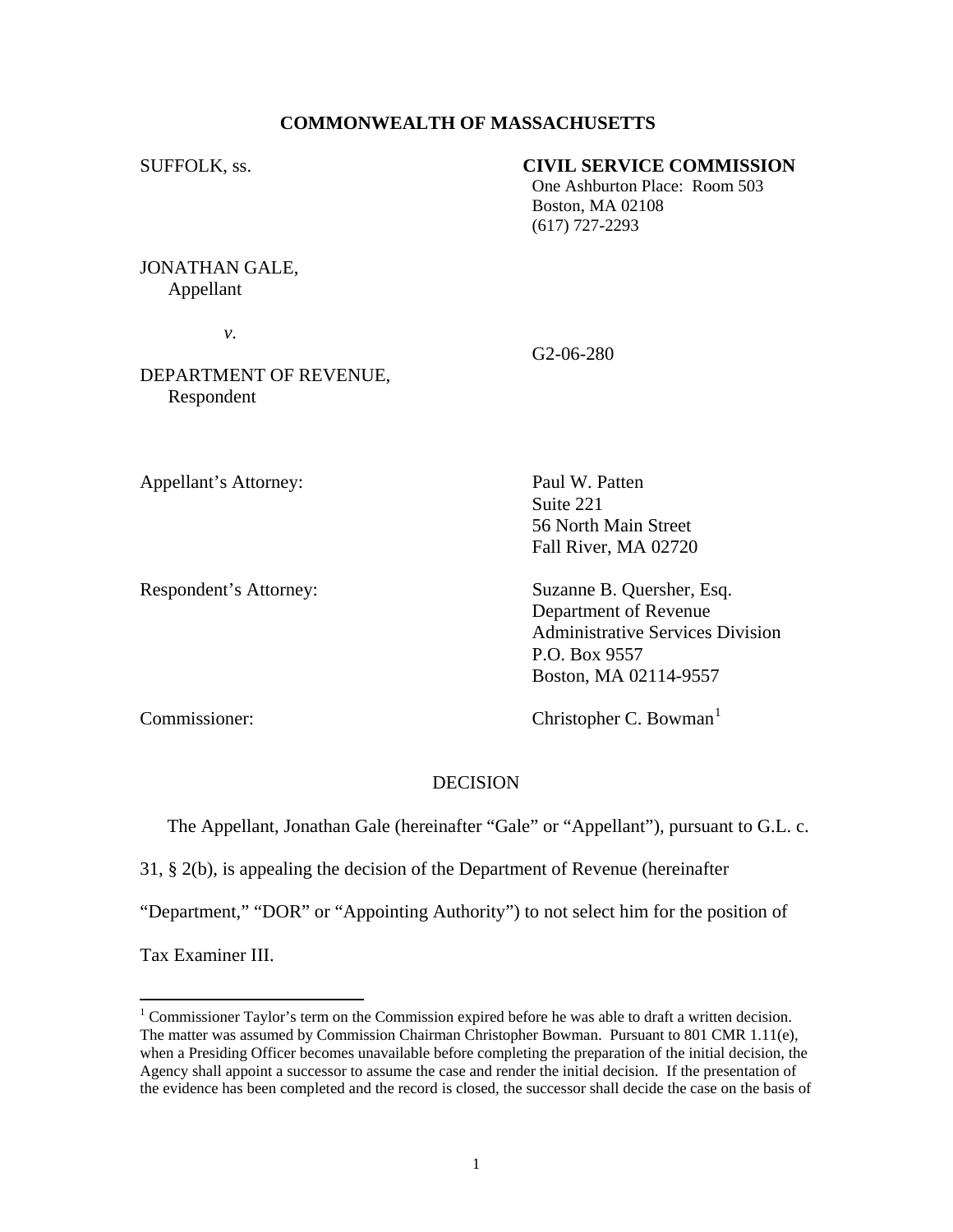The appeal was filed with the Civil Service Commission (hereinafter "Commission") on October 31, 2006. A pre-hearing conference was held on April 9, 2007. The Department filed a Motion for Summary Decision on April 9, 2007 and the Appellant filed an Opposition to Respondent's Motion for Summary Decision on June 25, 2007. A full hearing was held on October 23, 2007 and February 20, 2008. The witnesses were sequestered. The hearing was recorded. The Appellant filed a Proposed Decision on March 19, 2008, and the Department filed a Proposed Decision on March 21, 2008. On April 1, 2009, the Commission issued a Procedural Order, to which the Appellant responded on April 24, 2009 and the Department responded on April 27, 2009. FINDINGS OF FACT:

 Forty (40) exhibits were entered into evidence at the hearing (Exhibits 31 through 38 are decisions for which the Commission took administrative notice). $2$  Based on the documents submitted and the testimony of the following witnesses:

# *For the Appointing Authority:*

- Robert O'Neill, Chief of the Customer Service Bureau, Department of Revenue;
- Geralyn Page, Personnel Analyst, Department of Revenue;
- Angel Zayas, Director of Diversity and Equal Opportunity, Department of Revenue;
- James Reddington, Director of Internal Affairs, Department of Revenue;
- Cara Catanzaro, Inspector, Department of Revenue;
- Sally McNeely, Director of Civil Service Unit, Human Resources Division;

#### *For the Appellant:*

Jonathan Gale, Appellant $3$ 

the record. Otherwise, the successor may either proceed with evidence or require presentation of evidence from the beginning.

<span id="page-1-0"></span><sup>&</sup>lt;sup>2</sup> There is a protective order on Exhibits 11, 14, 15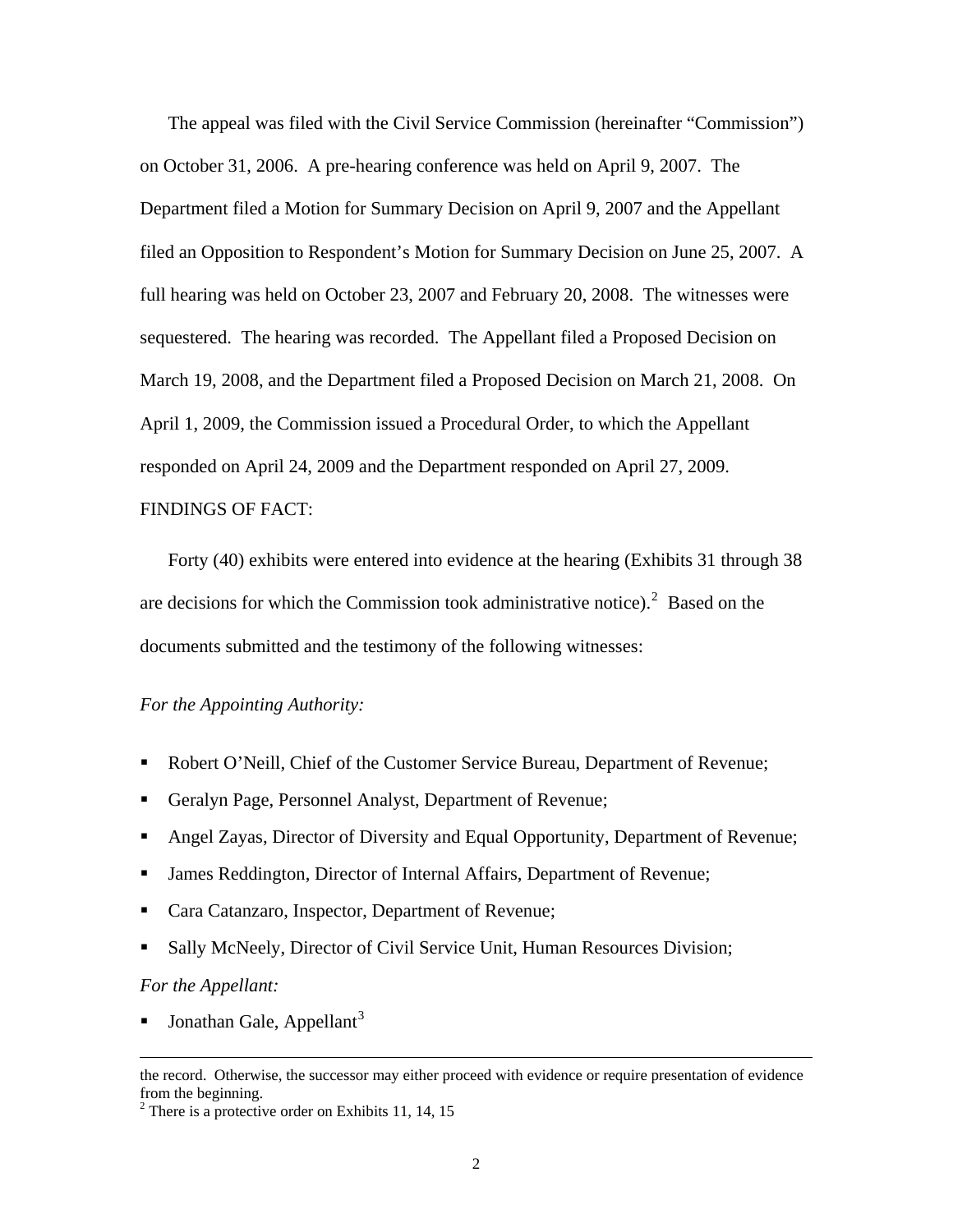I make the following findings of fact:

- 1. The Appellant is a permanent civil service employee in the position of Tax Examiner II ("TE II") with the Department of Revenue. He is employed in the Customer Service Bureau ("CSB"), Income Tax Unit, in Chelsea. He is totally blind and has been since he began his employment at DOR in 1988. (Exhibit 12; Testimony of Appellant)
- 2. In May 2006, the Department posted two positions for the title of Tax Examiner III ("TE III") in the CSB, Income Tax Unit, in Chelsea, with an application deadline of May 27, 2006. The positions were posted on the Commonwealth Employment Opportunity site (hereinafter "CEO"), as well as on DORNet, the Department's internal site, with posting ID 06-TSD-013. (Testimony of O'Neill and Page; Exhibits 1 and 30).
- 3. On the CEO site, the Job Information category indicates it is an "Internal Posting" for the Department of Revenue. The Comments section states, "This is a civil service position. Initially restricted to those who have taken and passed the civil service examination for this position, then to all others. These appointments are provisional, subject to the civil service process. Any candidate whose name may appear on the civil service list for this position should indicate this information in writing at the time of the application. The Comments section also states, "[u]nless otherwise indicated applicants must provide a copy of their final EPRS form for the previous fiscal year." (Exhibit 1)

 $\frac{1}{3}$  $3$  The Appellant had a reader present with him at the hearing.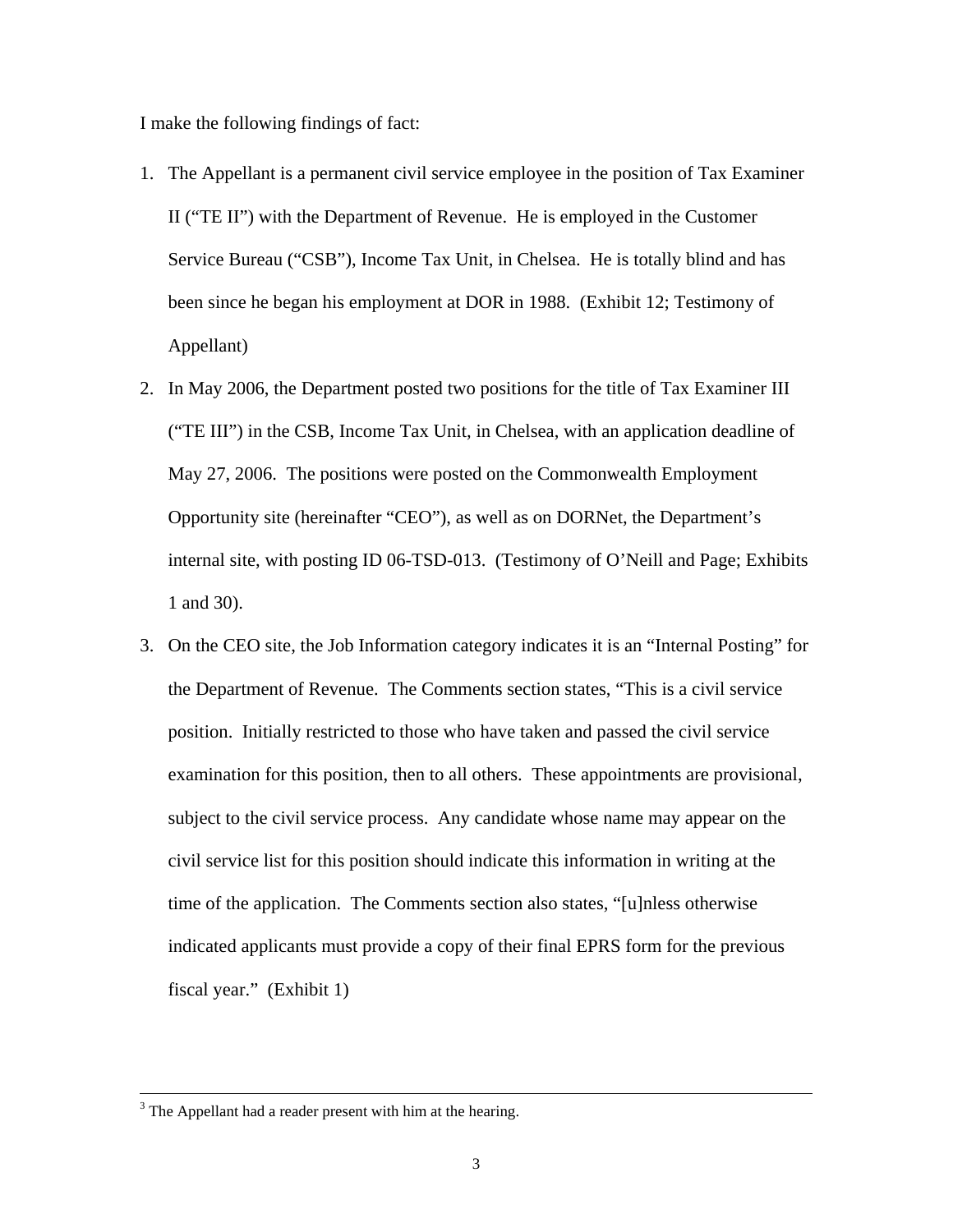- 4. The Appellant applied for the TE III positions by submitting his resume and an employment application on May 24, 2006. (Testimony of Appellant; Exhibit 2)
- 5. The Appellant was not selected for a TE III position. He received a letter notifying him of the decision on September 19, 2006. On the non-selection form, "Other" was the reason selected. The Comments/Explanation category of the form states: "Back ground check [sic]." (Exhibit 13)
- 6. The selected candidates, Christopher Dufault and Kathleen Weaver-Saunders were both provisional TE IIs, with civil service permanency in the Tax Examiner I ("TE I") title. (Exhibit 12)
- 7. Besides the Appellant, two other candidates with permanency in the TE II title applied to the May 2006 posting. One candidate was offered a position, but turned it down; the other candidate was determined not to be qualified. (Testimony of O'Neill; Exhibits 11 & 12)
- 8. Both of the selected candidates passed their background checks, and neither had any disciplinary history. (Testimony of O'Neill)
- 9. Robert O'Neill, the Chief of the CSB, testified on behalf of the Department. He has been in the position of Chief since October 2001. As Chief, he supervises the three sections, or units, of the CSB: Income Tax, Business, and Corporate Excise. Each section has a Deputy Chief who reports to O'Neill. Prior to becoming Chief, O'Neill was Deputy Chief from approximately 1999 through 2001. From 1995 through 2001, he was a Tax Supervisor, a position in which he was the direct supervisor of the Appellant. As Deputy Chief, he was a second level supervisor of the Appellant.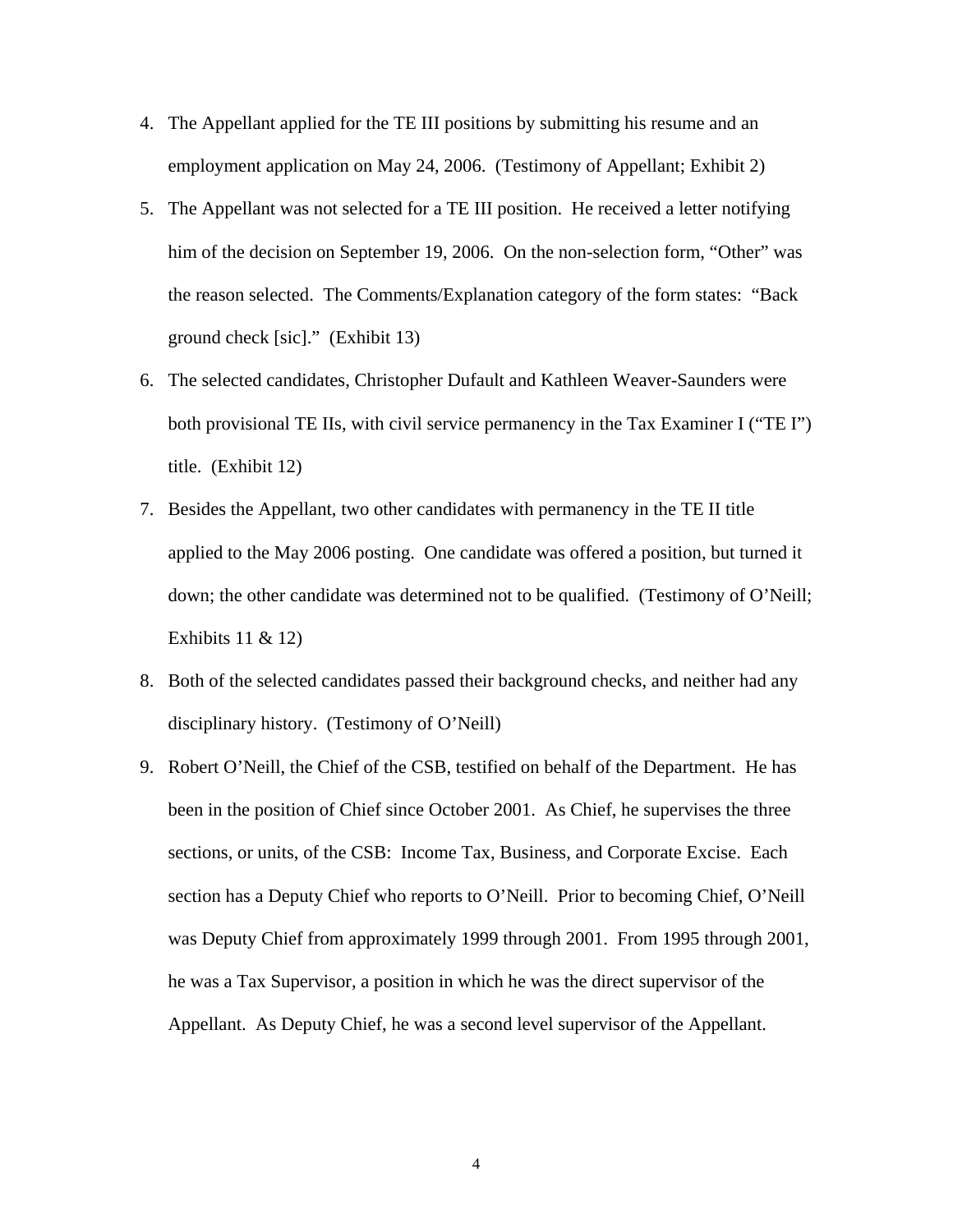Before supervising the Appellant, O'Neill knew him as a co-worker. (Testimony of O'Neill)

- 10. The CSB is the first level of contact at the Department for taxpayers, and its employees handle telephone calls, rule on applications for abatement, draft general correspondence, make account adjustments, and ensure balances are correct before issuing a bill. (Testimony of O'Neill)
- 11. Prior to approximately June 1996, the CSB was located in the Saltonstall Building in Boston. O'Neill moved to Chelsea in June, but the Appellant stayed in Boston until approximately August or September 1996. While he remained in Boston, the Appellant worked at the counter operation, although no other customer service employees remained in Boston. O'Neill testified that at this time, the Appellant did not report to him, but he was the Appellant's direct supervisor when he moved to Chelsea. (Testimony of O'Neill)

## *The Posting and Hiring Process In General*

- 12. Gerilyn Page testified on behalf of the Department. She is a Personnel Analyst and the supervisor of the Classification and Performance Evaluation Unit for the Department. She has been with the Department since 1984, and has been in her current position for approximately eight and one-half years. The responsibilities of the unit include ensuring that positions to be posted are properly classified, ensuring that the performance evaluation system is fair and timely, and processing appointments and promotions. (Testimony of Page)
- 13. The typical process for posting a position begins with a request from the hiring manager to the Director of Human Resources (hereinafter, "HR") with the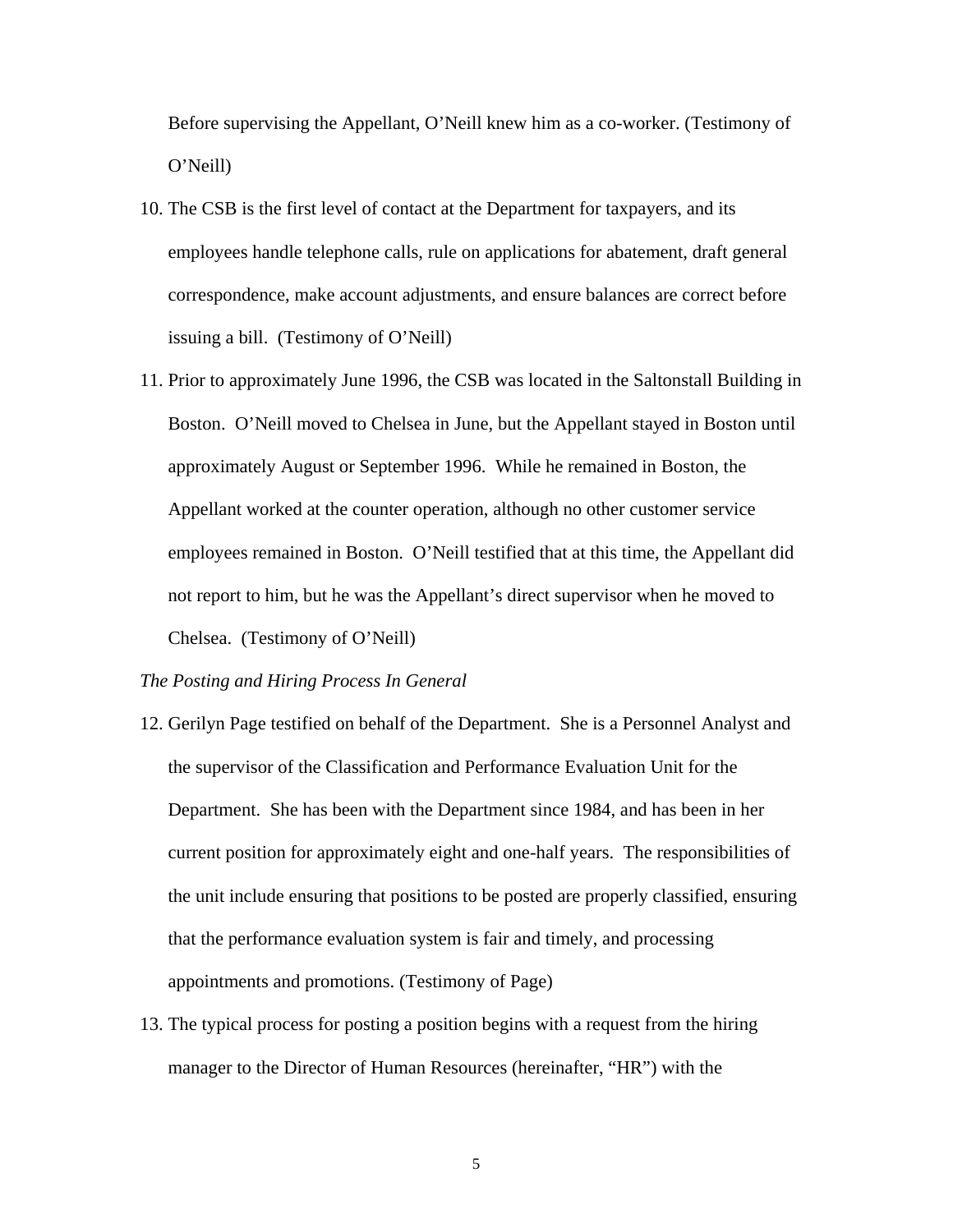justification for the position, the Form 30, and an organizational chart. The Classification and Performance Evaluation Unit determines if the position is properly classified and, once approved, the request is forwarded to the Personnel Actions Unit for review, which includes determining whether there is a civil service eligible list for the position and, if so, notifying those on the list. The position is then posted on the CEO site, which is administered by HRD. (Testimony of Page)

- 14. The "Minimum Entrance Requirements" for a job posting are developed by the Human Resources Division ("HRD") of the Commonwealth. The Department has input into the "Duties" and "Preferred Qualifications" that are included in a posting. The duties can vary for the same job title depending on the unit, but the preferred qualifications are not unique to each position. (Testimony of O'Neill)
- 15. Postings that are marked as "Internal" are restricted to employees within the agency that posted the position. "External" postings are open to anyone inside or outside the specific agency. Internal postings are also distributed on DORNet, the internal website which all employees can access. The May 2006 TE III posting was not available to the public. Anyone within the Department could have applied for the position, including employees who were not TE Is or TE IIs. (Testimony of Page)
- 16. On May 31, 2005, a memo was distributed from the Director of Human Resources regarding new policies for tax and background checks. Page testified that she had input into the memo, and one of the changes was that promotional candidates would now be subject to tax and background checks to ensure that current employees are held to the same standards of integrity as external hires, effective June 6, 2005. Prior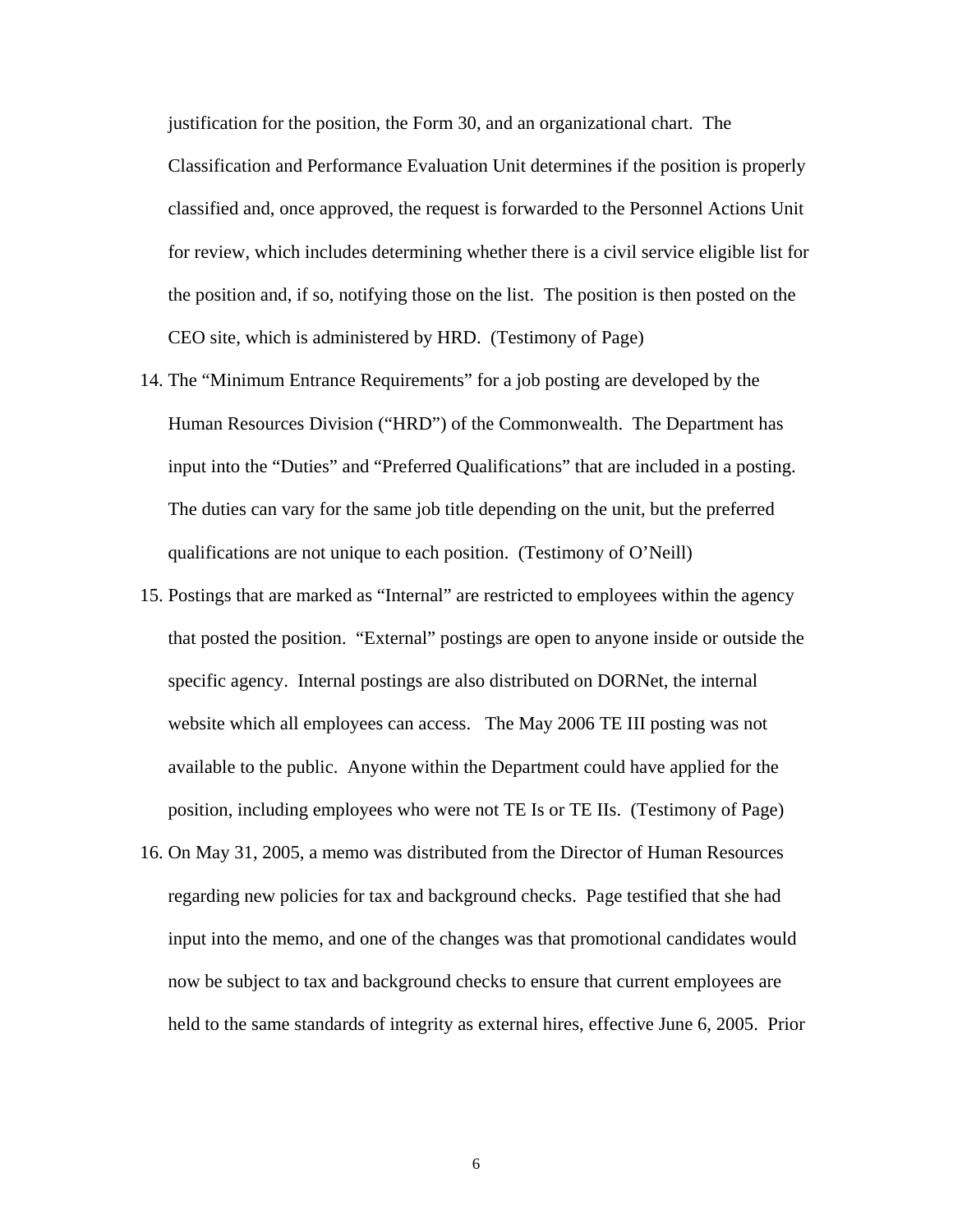to this, internal employees were not subject to a background check. (Testimony of Page; Exhibit 18)

- 17. With the new policy, after interviews are conducted, the hiring manager will select the top candidates to go through the tax and background check, which is coordinated between the Classification and Performance Evaluation Unit, Inspectional Services Division, and Problem Resolution Office. The tax and background check includes confirmation that the candidate is paying taxes, a child support check to ensure that he is timely with any child support obligations, an education verification, and a criminal background check for Unit 8 candidates. (Testimony of Page)
- 18. When an employee applies for a position, the resume and application are included in the candidate's personnel file, and if the candidate does not receive the position, a copy of the Regret Letter is also included. (Testimony of Page)
- 19. When a candidate from the next lower title for a promotional position is bypassed, the Department is required to notify HRD with sound and sufficient reasons for the bypass. (Testimony of Page, Exhibit 11)
- 20. The Department provides candidates not selected for a promotion with a nonselection letter (referred to as a "Regret Letter"), along with a non-selection form, which is a requirement of the Collective Bargaining Agreement. (Testimony of Page)

## *The May 2006 Posting*

21. The differences between a TE II and a TE III position include differing levels of delegation. For example, a TE II can allow up to \$1000 on an abatement claim without any supervisory approval, while a TE III can allow up to \$3000. Other level distinguishers include the fact that a TE III can take part in special projects and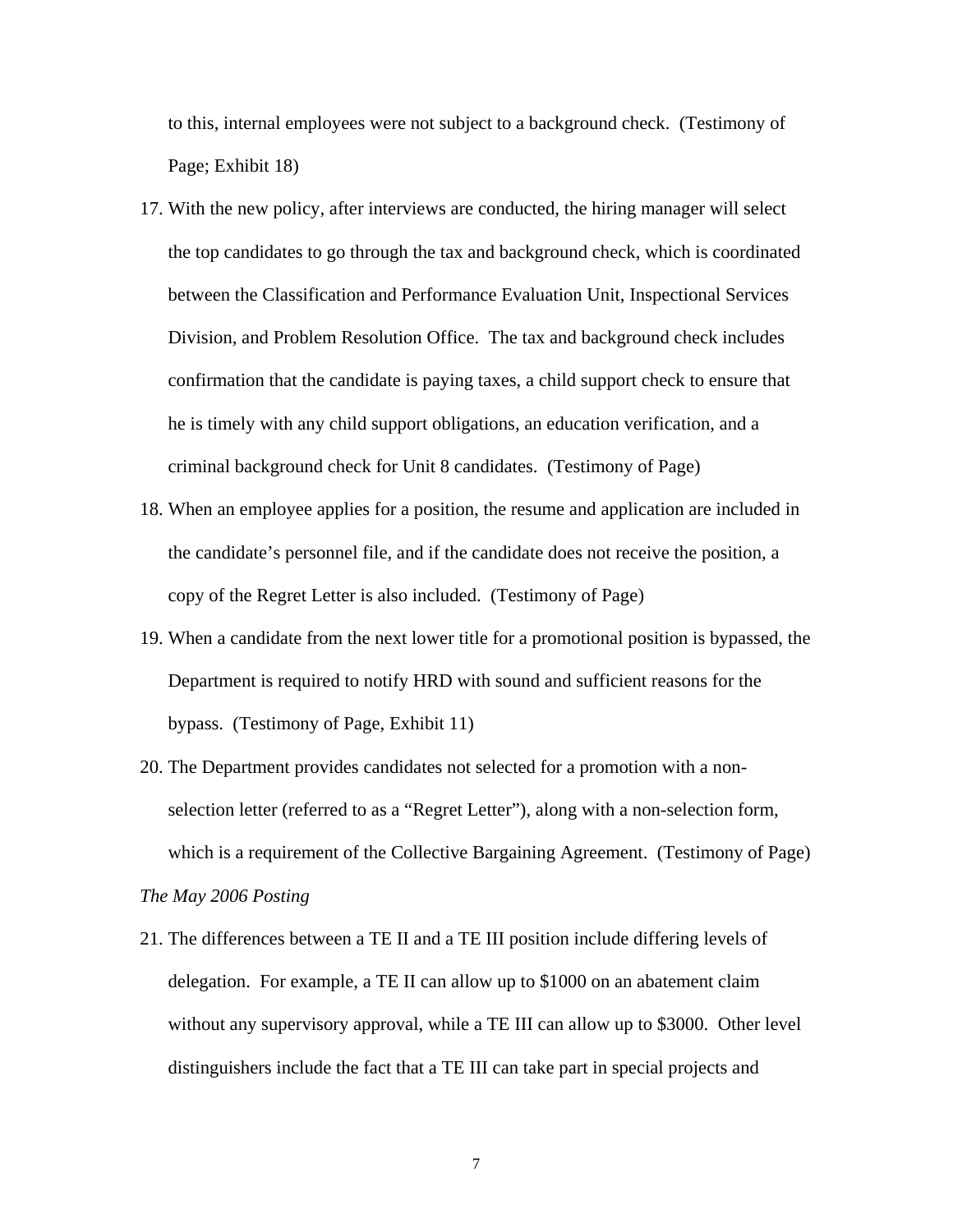committees, review forms, work on the Department's website, implement procedures, and conduct training for lower grades and seasonal staff. (Testimony of O'Neill)

- 22. In the TE series, the TE II is the entry-level position and is the only TE position that would be posted externally. All higher-level titles in the TE series are offered only as internal promotional opportunities. (Testimony of O'Neill)
- 23. O'Neill testified that the Department developed the May 2006 posting to offer career advancement and promotions to employees. (Testimony of O'Neill)
- 24. There was no civil service eligible list for TE III title in May 2006. (Testimony of Page; Testimony of McNeely)
- 25. O'Neill testified that he is not aware of any request for an exam to be held for the TE III position, that there has not been an exam held or scheduled for it, and he is unaware of any internal discussions about requesting an exam. (Testimony of O'Neill)
- 26. Resumes that were received for the May 2006 posting were directed to O'Neill. In considering candidates, he was looking for individuals who already worked in the Income Tax unit, as it would be too difficult for someone from a different unit to learn the position. He received applications from outside the unit, but does not recall if he received any from candidates outside of the Department. No external candidates, if there were any, were interviewed for the position. (Testimony of O'Neill)
- 27. Charlene Hannaford, the Deputy Chief of the Income Tax unit, and MaryEllen Sinagra, the Personnel Coordinator for the CSB, conducted the interviews of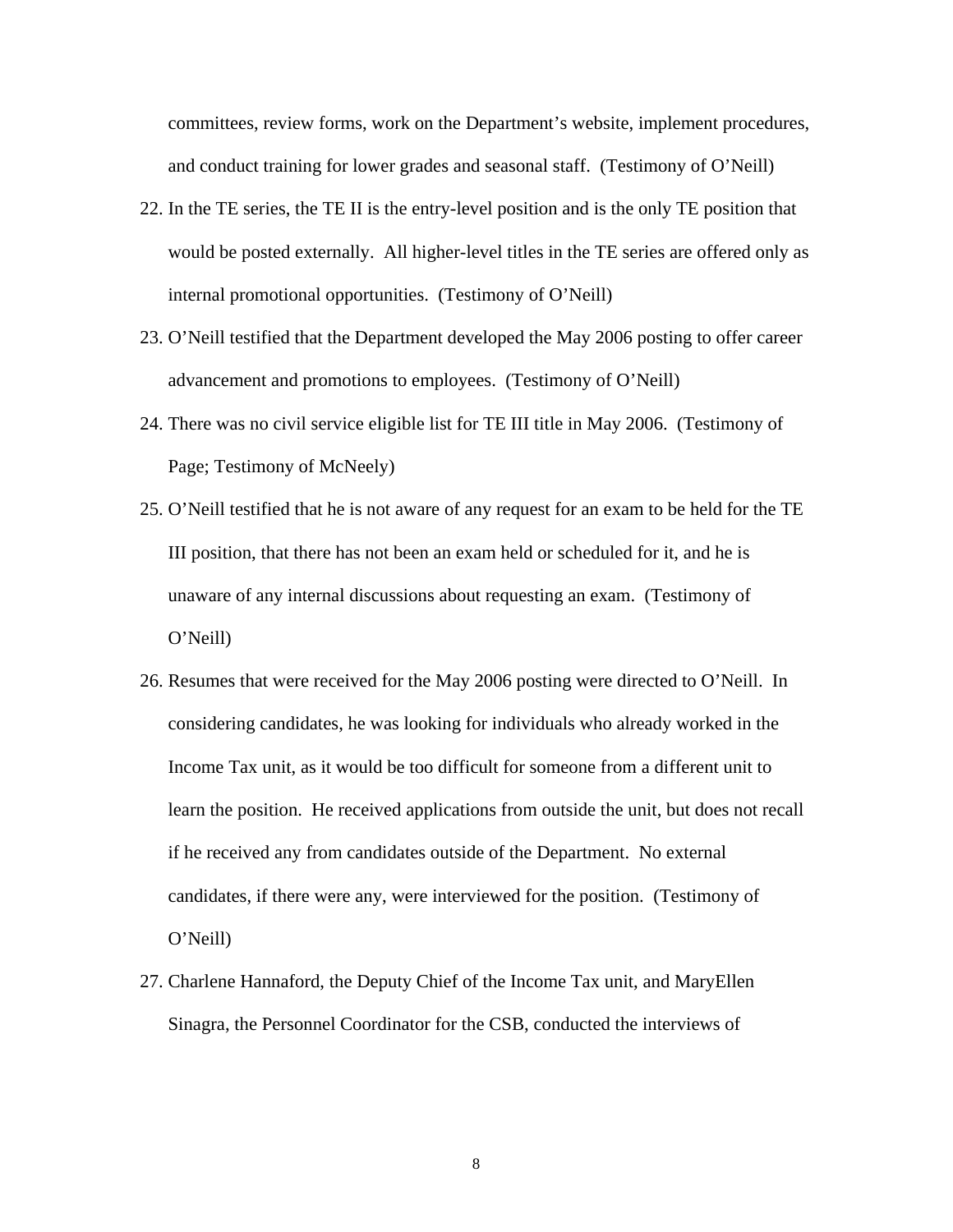candidates. After the interviews, they met with O'Neill to discuss how the interviews went and to ensure that they were all on the same page. (Testimony of O'Neill)

## *The Appellant's Application for the May 2006 Posting*

- 28. The Appellant was interviewed for the May 2006 TE III positions. According to O'Neill, the opinion was that his interview was "average, okay," and he was not out of the running. The selected candidates' interviews were "average to good." (Testimony of O'Neill)
- 29. After the interview, the candidates filled out an employment application, CORI authorization, and Tax Information and Background Questionnaire, which were submitted to HR for clearance. Once a candidate was cleared by HR, he could be recommended for the position. (Testimony of O'Neill; Exhibit 2)
- 30. In the Appellant's employment application and resume for the May 2006 posting, he lists the Perkins School for the Blind as his high school. There is no further education listed. (Exhibit 2)
- 31. O'Neill testified that he recalled when the Appellant applied for a May 2005 TE III opening, his resume and application indicated that he attended Bentley College, Boston University ("BU"), and had a degree from Harvard. He specifically remembered the education because of the reference to Harvard, which he thought was impressive. O'Neill thought it was odd for the Applicant to remove these credentials in his May 2006 application. (Testimony of O'Neill; Exhibit 17)
- 32. After reviewing both application packets from May 2005 and May 2006, O'Neill testified that he and Charlene Hannaford asked the Appellant why his education was removed from his 2006 application. The Appellant replied that he did not think it was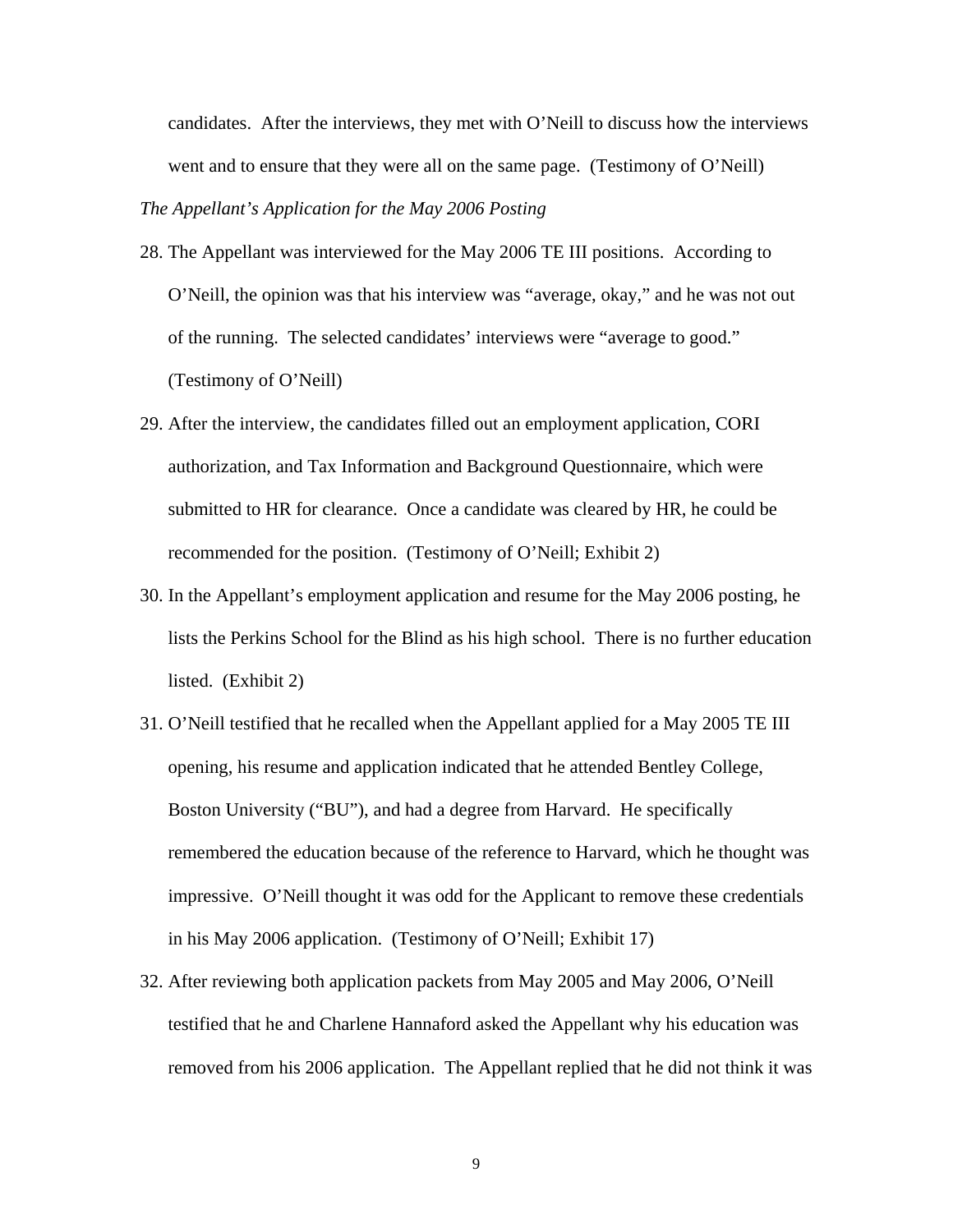relevant because his years of experience qualified him for the position. (Testimony of O'Neill)

- 33. In June 2006, O'Neill contacted Internal Affairs by email to request that the Appellant's educational background be verified. He explained that the CSB had recently posted "a promotional opportunity" for TE III and that he had noticed discrepancies between the Appellant's May 2006 application and resume and his May 2005 application and resume. (Testimony of O'Neill; Exhibit 4)
- 34. O'Neill received a copy of a memo from Angel Zayas, the Director of the Office of Diversity and Equal Opportunity, to Susan Montgomery-Gadbois, the Director of HR, dated June 27, 2006. In this memo, Zayas explained that in June 2005, he had requested that the Appellant's employment application be replaced with a corrected version, as the Appellant had mistakenly indicated he received a business degree from Harvard Extension School. In this memo, Zayas included the original application from 2005 with the inaccuracies, as well as the corrected version. He also included a copy of a memo from June 2005 in which he explained the errors and correction. O'Neill testified that June 2006 was the first time he recalls seeing the June 2005 memo from Zayas, although he was cc'd on it. (Testimony of O'Neill; Exhibit 3)
- 35. In August 2006, O'Neill received an email from Internal Affairs advising that the Appellant was a "Do Not Promote" as a result of his background check. (Testimony of O'Neill; Exhibit 10)
- 36. O'Neill testified that the Appellant received a six day suspension in August 1998 for conducting another business, which involved unauthorized use of the Department's telephone system. In February 2002, the Appellant received a seven day suspension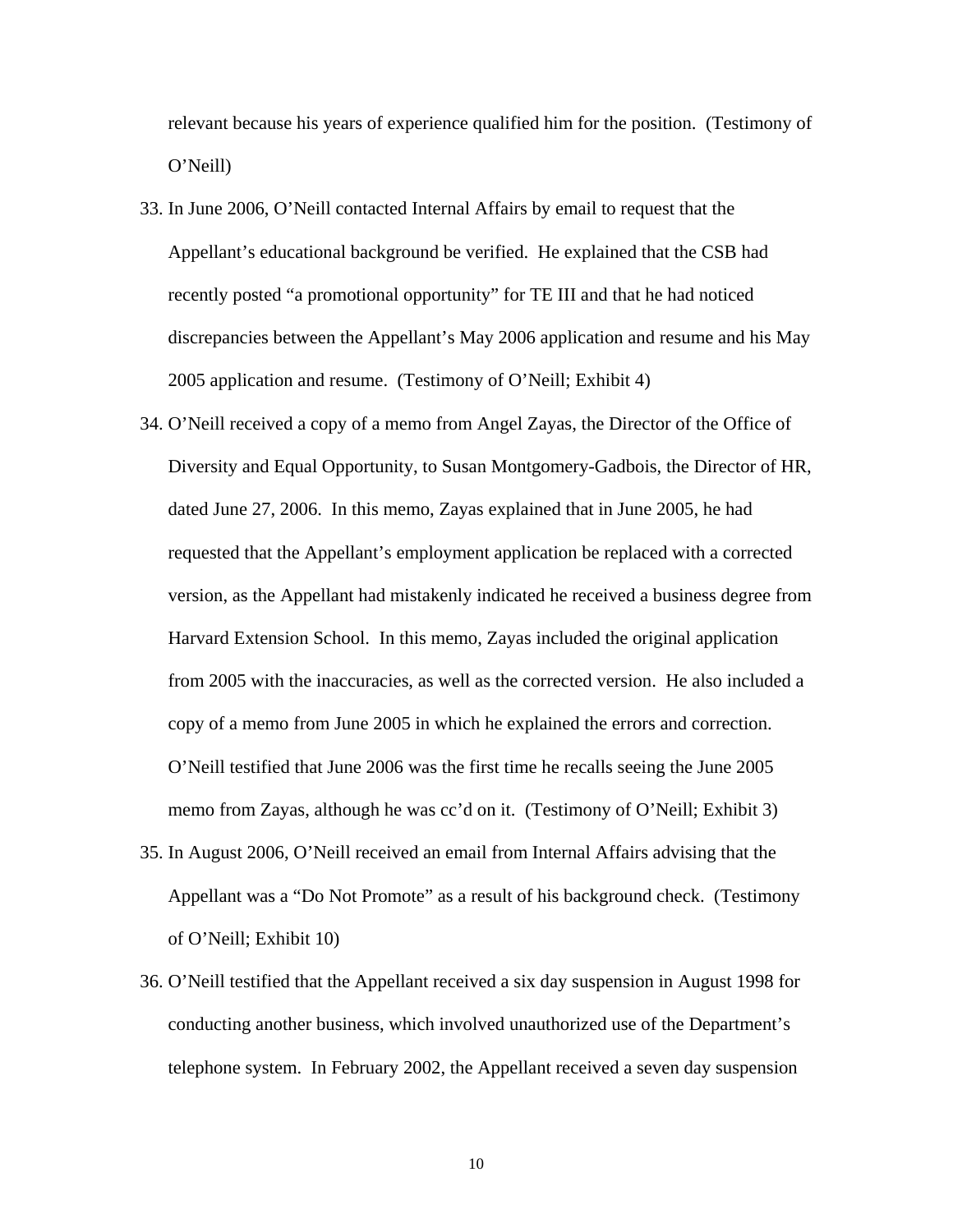for preparing tax returns for someone other than immediate family members, which is not permitted by the Department. (Testimony of O'Neill)

- 37. According to O'Neill, the past discipline raised concerns regarding the Appellant's integrity and trust necessary for the job. The past discipline was a factor in his decision not to select the Appellant for a TE III position. (Testimony of O'Neill)
- 38. O'Neill testified that other than the past discipline, the Appellant met his expectations and performed his required duties. (Testimony of O'Neill)
- 39. O'Neill knows both of the selected candidates, but he has not directly supervised them. He was a second level supervisor to both of them when he was Deputy Chief. Weaver-Saunders has been employed with Department since 1984, and Dufault since 1985. Neither of them has had Code of Conduct violations or concerns regarding credibility. (Testimony of O'Neill; Exhibits 14 & 15)

### *The Appellant's May 2005 Application*

40. Angel Zayas testified on behalf of the Department. He is the Director of the Office of Diversity and Equal Opportunity and has been in this position since 2000. His duties include ensuring that the Department complies with executive orders and policies as they relate to affirmative action and equal opportunity. He has direct contact with employees, as they come to him with issues in applying for positions and for referral to EAP services. He is also the ADA Coordinator, and as such works with employees on reasonable accommodation requests. Zayas was a credible witness. (Testimony of Zayas)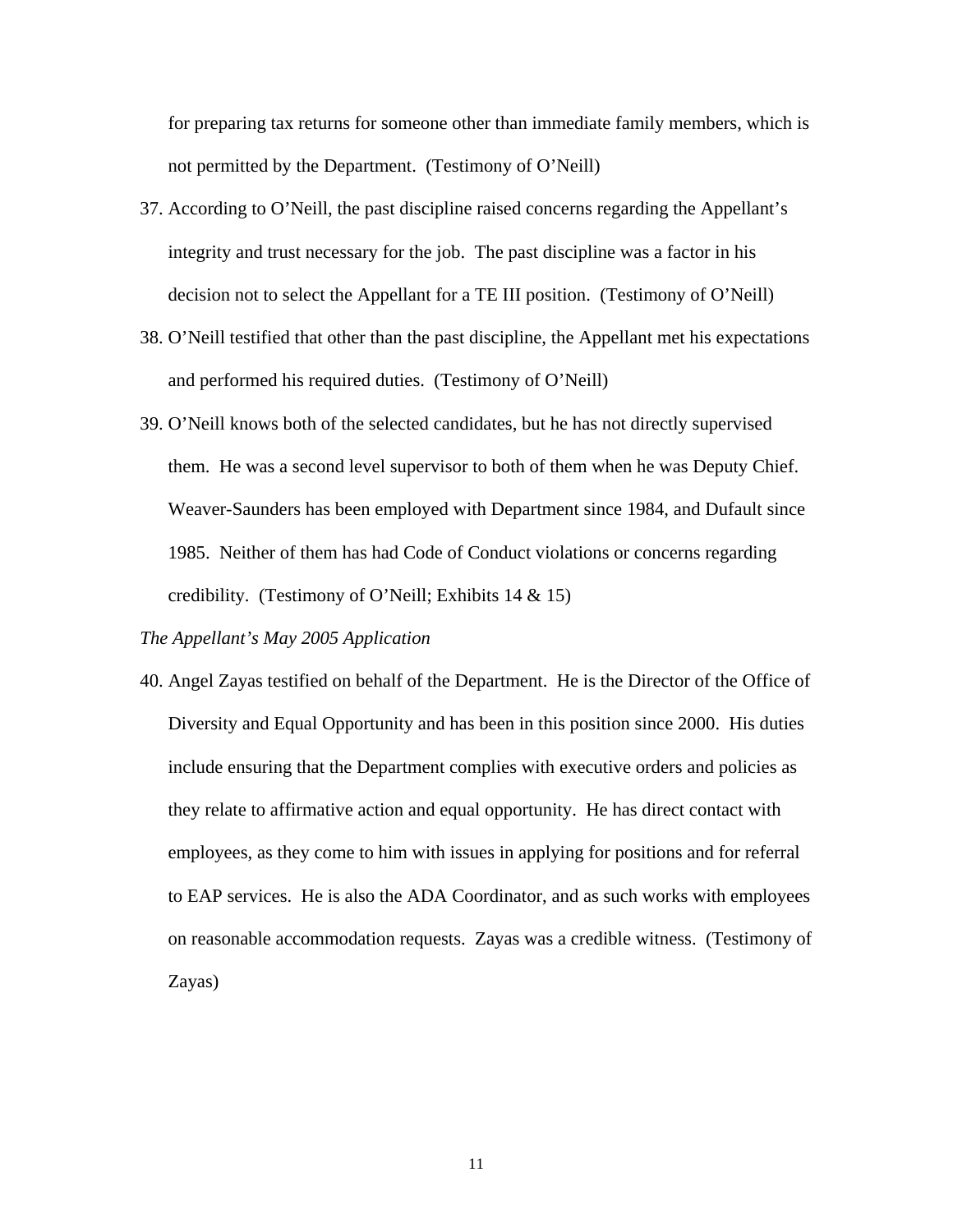- 41. As part of the job posting process, Zayas confirms that the recommended candidate meets the minimum requirements and also ensures that members of protected classes were given the opportunity to participate in the hiring process. (Testimony of Zayas)
- 42. Zayas had previously worked with the Appellant on reasonable accommodation requests, which included the Department providing the Appellant with a full-time reader and JAWS software training at the Carroll Center for the Blind. JAWS software reads data back, similar to a talking computer program. (Testimony of Zayas)
- 43. Zayas testified that in June 2005, the Appellant asked him to change certain items in his May 2005 application, specifically, that he did not obtain a Bachelors degree from Harvard Extension School or receive a certificate from the Bentley College paralegal program. Zayas testified that the Appellant told him that he and his daughter had recently had a conversation about career obstacles the Appellant had faced, so she put the information in the application about the Bachelors degree and paralegal certificate. It was Zayas's understanding at that time that the Appellant had attended the programs. Zayas complied with the Appellant's request and made the changes. (Testimony of Zayas; Exhibit 19)
- 44. Zayas did not make any changes to the Appellant's resume in June 2005. (Testimony of Zayas)
- 45. After Zayas corrected the information in the Appellant's May 2005 application, he sent a memo regarding the changes to HR and O'Neill on June 8, 2005. Zayas testified that he did not recall having a conversation with anyone about this issue in 2005. (Testimony of Zayas)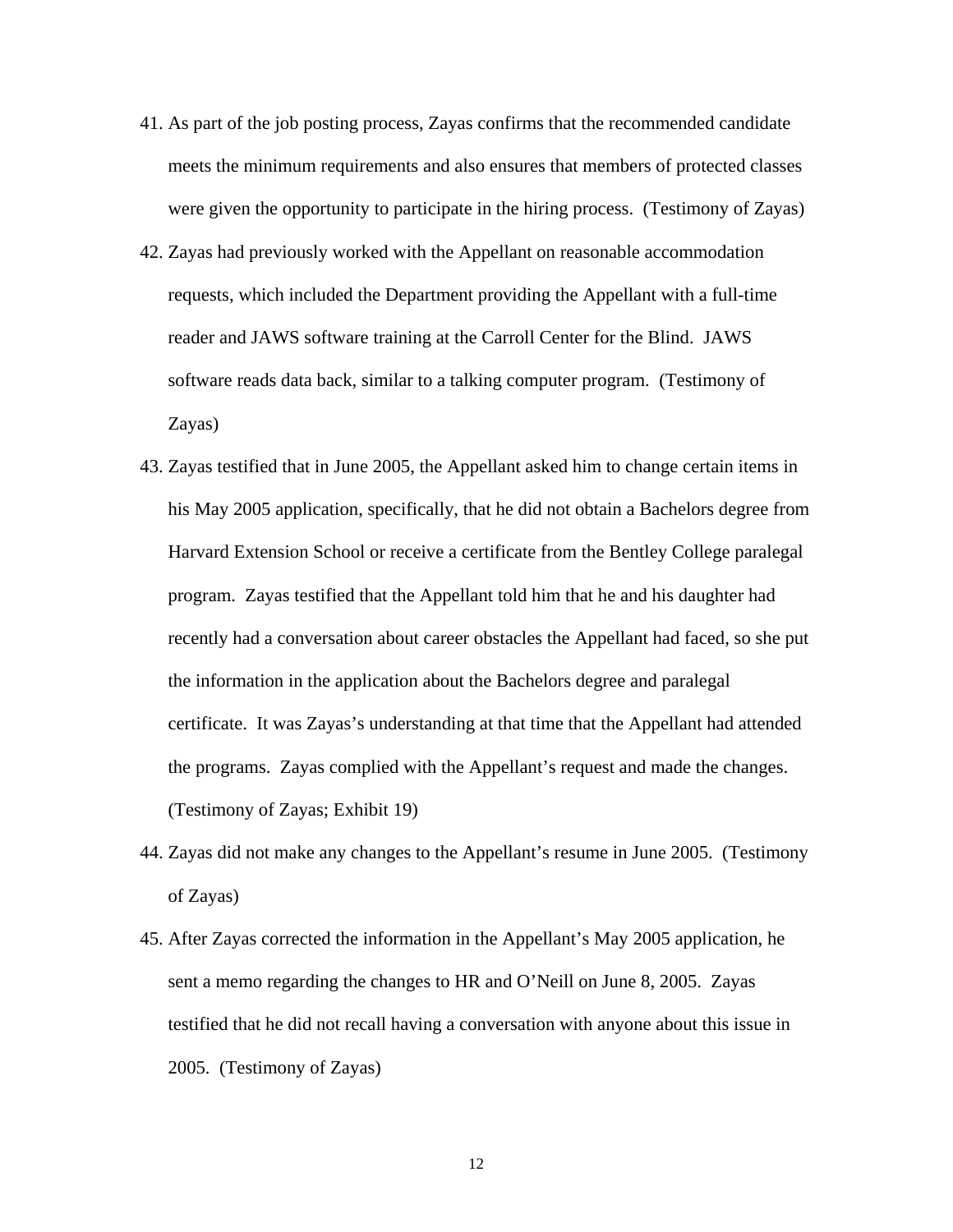- 46. In 2006, Zayas was contacted by O'Neill and the Appellant because O'Neill had found discrepancies between the Appellant's May 2006 application and his May 2005 application. Zayas also learned at this time that his June 2005 memo regarding the Appellant's corrected application had not reached everyone, specifically O'Neill. Zayas could not locate his own copy of the June 2005 memo, so he obtained one from the Appellant and provided it to O'Neill. (Testimony of Zayas)
- 47. Zayas testified that he was later interviewed by Internal Affairs regarding the changes to the Appellant's May 2005 application and learned that the Appellant may not have attended the referenced institutions. (Testimony of Zayas)
- 48. Zayas testified that the purpose of his June 27, 2006 memo to HR was to ensure that Human Resources was aware of the updated 2005 application, and it was his understanding at the time that the updated 2005 application was correct. (Testimony of Zayas)

## *The Internal Affairs Investigation*

- 49. James Reddington testified on behalf of the Department. He is the Director of Internal Affairs (hereinafter, "IA") and has been in this position for three months. Prior to this, he was the Deputy Director for eight years and prior to that he was a Senior Inspector. He has been with the Department for 21 years. (Testimony of Reddington)
- 50. Cara Catanzaro also testified on behalf of the Department. She is an Inspector in IA and has been in this position for approximately one and one-half years. (Testimony of Catanzaro)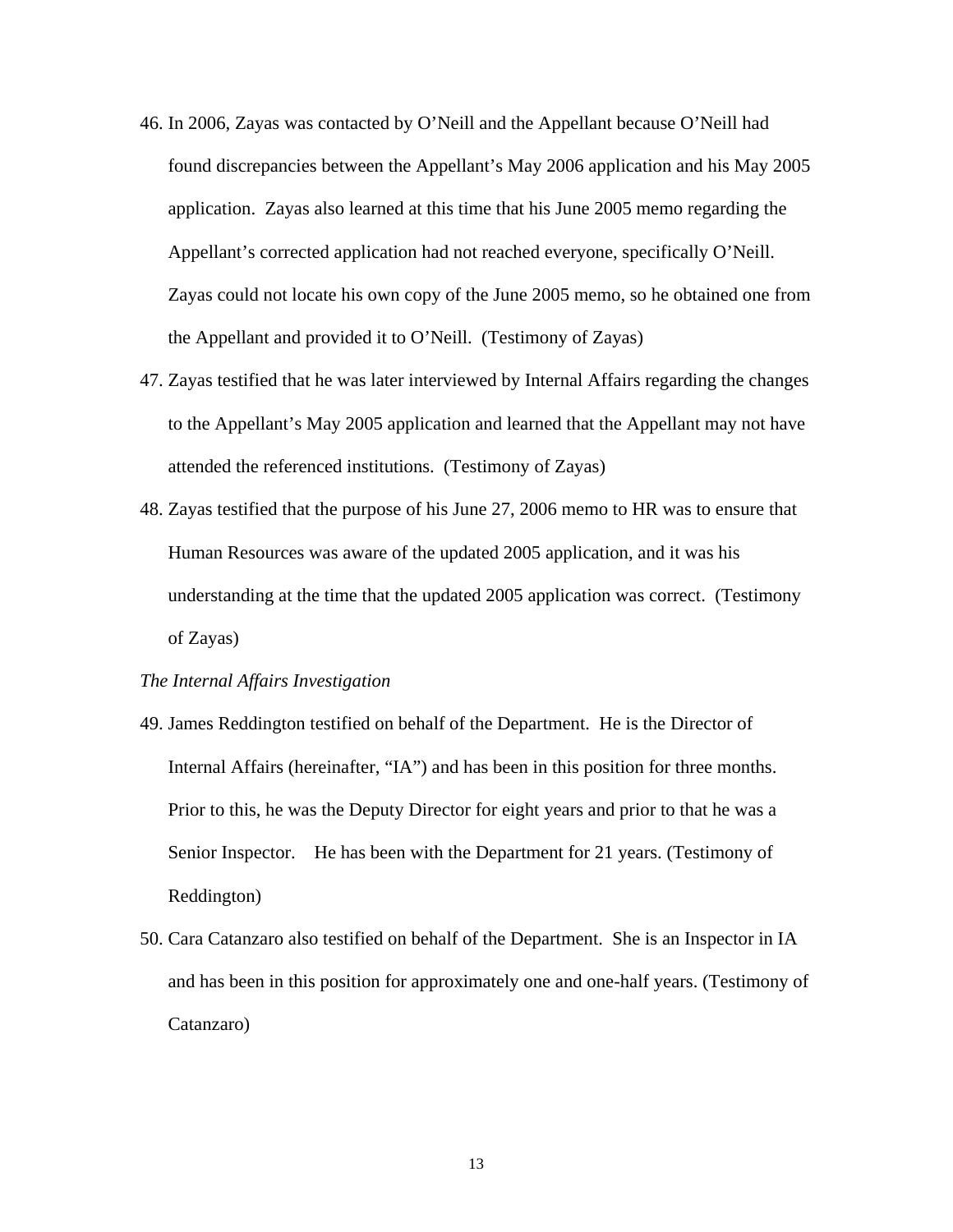- 51. In May 2005, the procedures in Internal Affairs changed so that any promotion into a professional position required that the candidate undergo an education verification. (Testimony of Reddington)
- 52. On June 30, 2006, Reddington learned from O'Neill that the Appellant had made significant changes in his employment application from applications and resumes he had submitted previously. Specifically, three colleges that were listed on previous applications and resumes had "disappeared." (Testimony of Reddington, Exhibit 4)
- 53. Reddington testified that Jeffrey Harnois, a Junior Inspector/Intern who is no longer with the Department, was responsible for all of the education verifications during this time period. To conduct an education verification, Harnois would check relevant databases, call the schools, and visit the schools in person. (Testimony of Reddington)
- 54. On July 7, 2006, Harnois and Cara Catanzaro went to Harvard for information on the Appellant's education. They spoke with the Records Clerk, Rachel Ward, who checked the database for students who had enrolled full-time, and found no record of a degree or attendance for the Appellant. Ms. Ward advised that Catanzaro and Harnois should check the Academic Records Office, which held all the records for part-time, summer, and Extension school students. (Testimony of Catanzaro; Testimony of Reddington)
- 55. Catanzaro and Harnois went to Academic Records Office and spoke to Regina Dres. Dres checked the computer databases and microfilm back to 1911 and found no record that the Appellant had attended or obtained a degree. Dres did not indicate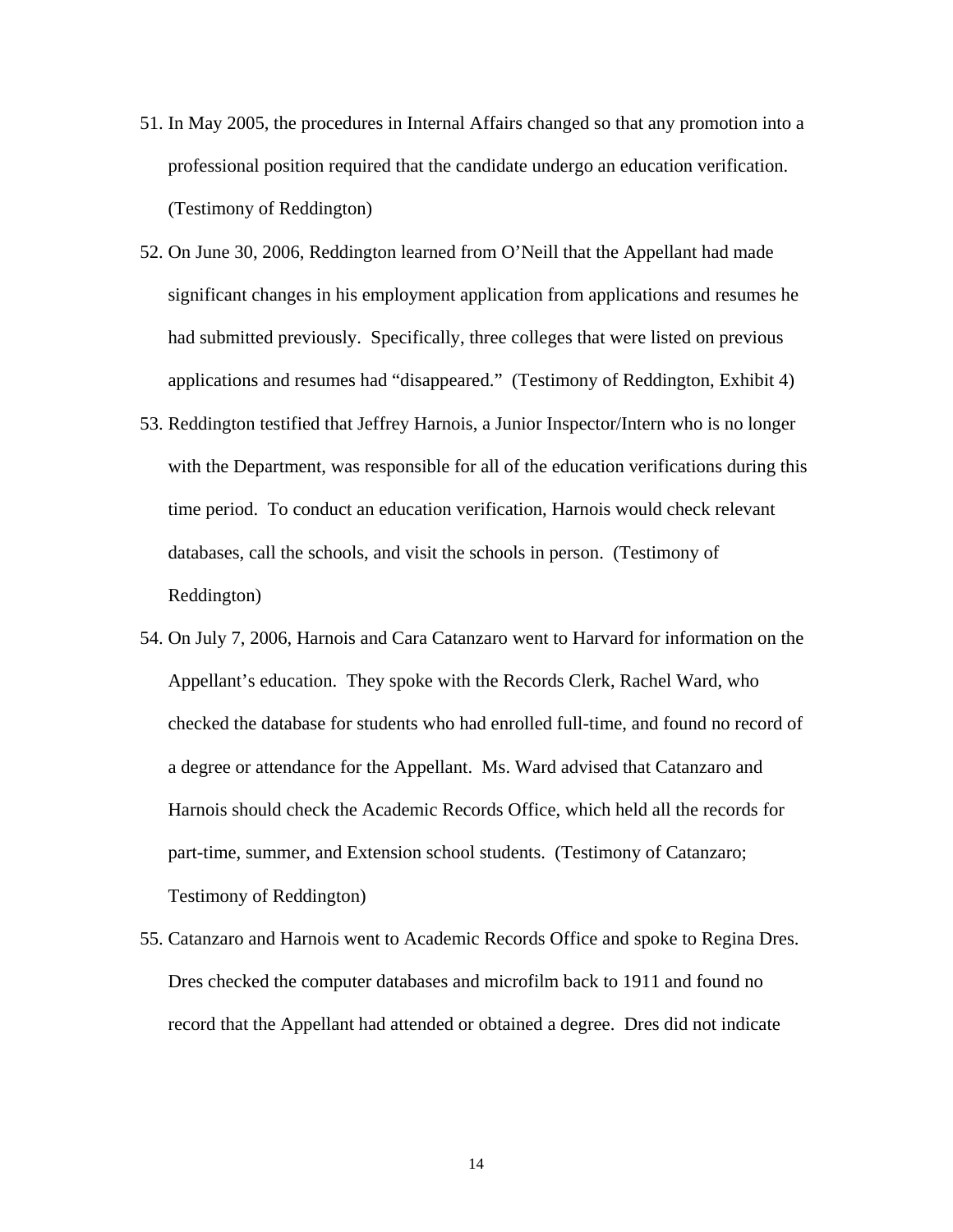that there were any missing records. (Testimony of Catanzaro; Testimony of Reddington, Exhibit 5)

- 56. Catanzaro testified that she does not know when the records were transferred by Harvard onto a computer database or microfilm. (Testimony of Catanzaro)
- 57. Reddington testified that he spoke to the Appellant on the phone about the Harvard matter. The Appellant then contacted Harvard Extension School himself, and was told that if an individual signed up for a course, but dropped it before the course started, then the school did not keep any records. According to the Appellant, he registered at Harvard Extension in the early 1980s, but withdrew because the Massachusetts Commission for the Blind would not pay for the class. Reddington testified that Harnois contacted Harvard and confirmed that the school did not keep records of students who withdrew from class. (Testimony of Reddington; Testimony of Appellant; Exhibit 9)
- 58. At BU, Catanzaro and Harnois went to the office of the Metropolitan College and spoke with Michael Bourque, who provided them with the Appellant's transcript. Catanzaro testified that it showed that he signed up for four classes from 1974 through 1977, withdrew from three of these courses, and received a grade in one course. Catanzaro does not know if the Appellant ever attended the courses for which he did not receive credit. Catanzaro testified that she learned that BU Metropolitan College keeps student records on a computer database, but she has no knowledge of how the records were transferred onto the computer database. Bourque did not indicate that BU had any missing records. (Testimony of Catanzaro; Testimony of Reddington; Exhibit 6)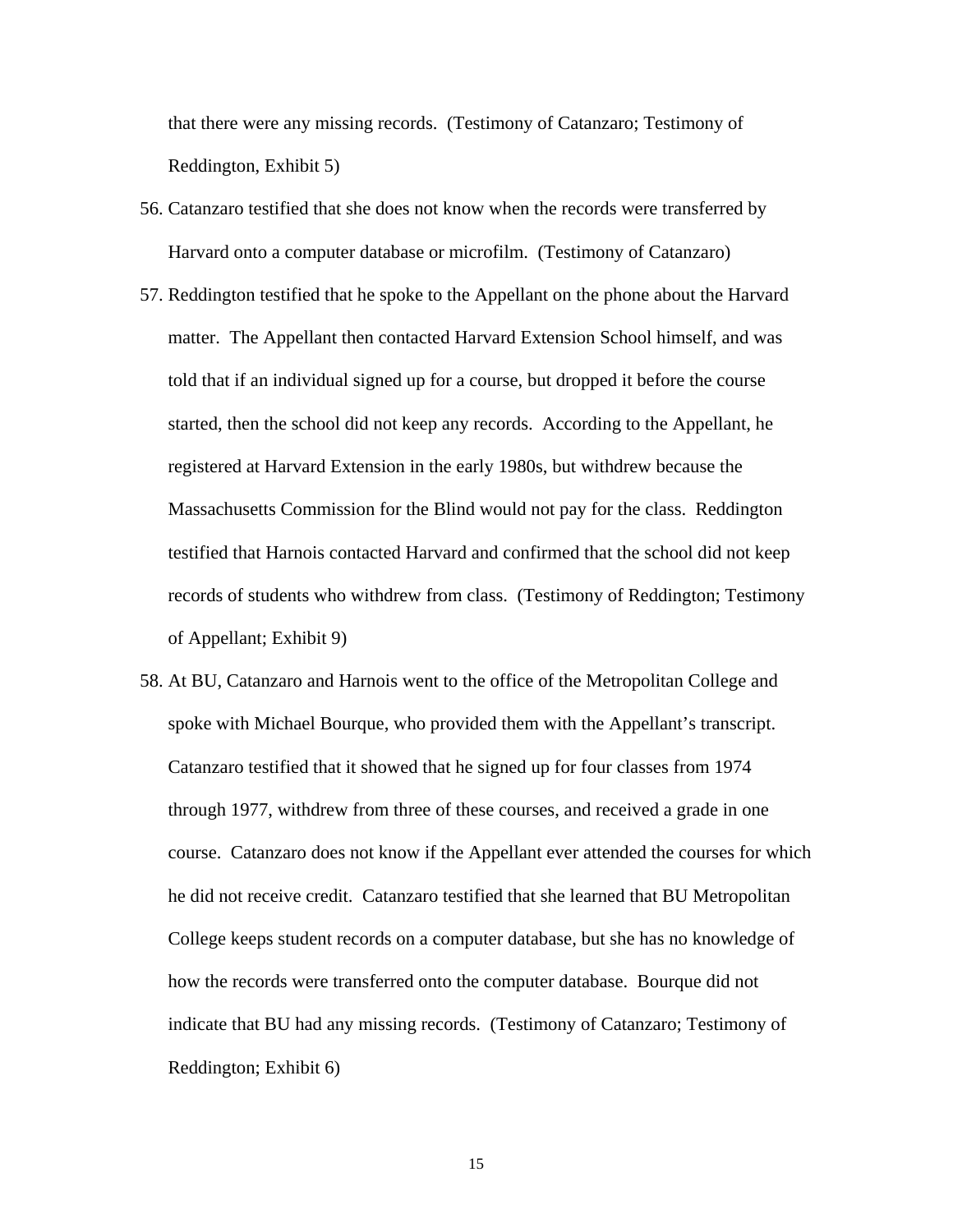- 59. The Appellant's transcript from Boston University Metropolitan College, which is for the second semester of 1974 – 1975 and first semester in 1976 – 1977, shows that he received a grade for "Freshman Eng" and withdrew from "General Psych" twice and ""Western Civ." (Exhibit 7)
- 60. Reddington testified that Harnois went to Bentley by himself because he lived nearby. Harnois learned that over the course of two years, the Appellant registered for three courses and attended one of the courses twice, and dropped the others. Bentley originally could not find any records for the Appellant. However, the Appellant contacted Bentley himself and records were then found in the attic. A letter from the Bentley Registrar with information regarding the Appellant was faxed to IA. (Testimony of Reddington)
- 61. The letter from the Bentley Registrar, dated July 11, 2006, states that the Appellant was registered for and attended "Effective Use of Legal Materials" in 1985, but did not receive a grade. He was registered for "Criminal Law and Procedure" and "Corporations" in 1986, but never attended. (Exhibit 8)

## *The Civil Service Testing Situation*

- 62. Sally McNeely testified on behalf of the Department. She is the Director of the Civil Service Unit of HRD. She has been Director since April 2003 and, prior to this position, she was the Deputy Director. She has been at HRD for almost 25 years. (Testimony of McNeely)
- 63. The Civil Service Unit is responsible for the development of selection devices, which includes the development of civil service exams, the administration, validation, and scoring of the exams, issuing marks, establishing and certifying the list, ensuring that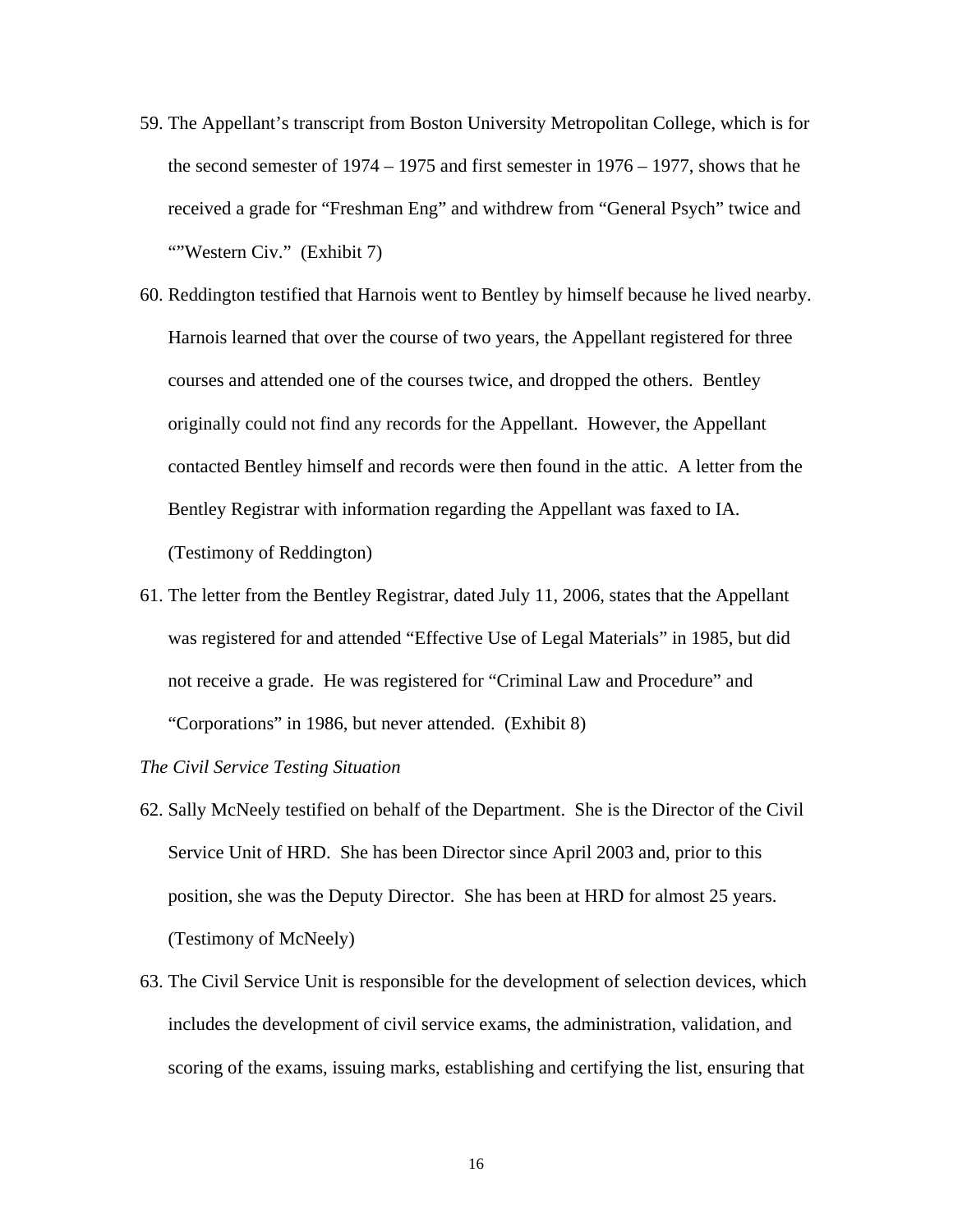appointments are made in accordance with merit principles, and administering the Personnel Administrator Rules in accordance with Chapter 31. (Testimony of McNeely)

- 64. The last TE III exam that was given was in 1988; the last exam in the TE series was in 1991 or 1992, which was the TE II exam. (Testimony of McNeely)
- 65. McNeely testified that over the years, the funding for the Civil Service Unit has changed from procreation to revenue, which had led to fewer and fewer resources for testing. The unit is now totally self-funded, and has a revenue cap that is set by the Governor, House, and Senate, although they do not instruct the unit as to which exams it must give. Because of this limited funding, the unit concentrates its resources on public safety exams. (Testimony of McNeely)
- 66. According to McNeely, the Civil Service Unit has no plans for the development or administration of an exam in the TE series. If the unit were to go beyond testing for public safety, it would concentrate on titles with high occupancy that cut across state and municipalities, such as the clerical series; or titles that are highly-populated in municipalities, such as Building Custodian. The Civil Service Unit would be unlikely to give an exam for one title or a series in one department. For series with multiple titles, an exam would be most likely held for the entry-level title, as that would attract the most candidates to the exam. Because of this, McNeely testified that even if the Civil Service Unit were to hold an exam for a TE title, it would most likely be for TE II, which is the entry level. (Testimony of McNeely)
- 67. McNeely testified that she does not know who was involved in the decision to not hold any more TE exams. She does not know if the Department has requested any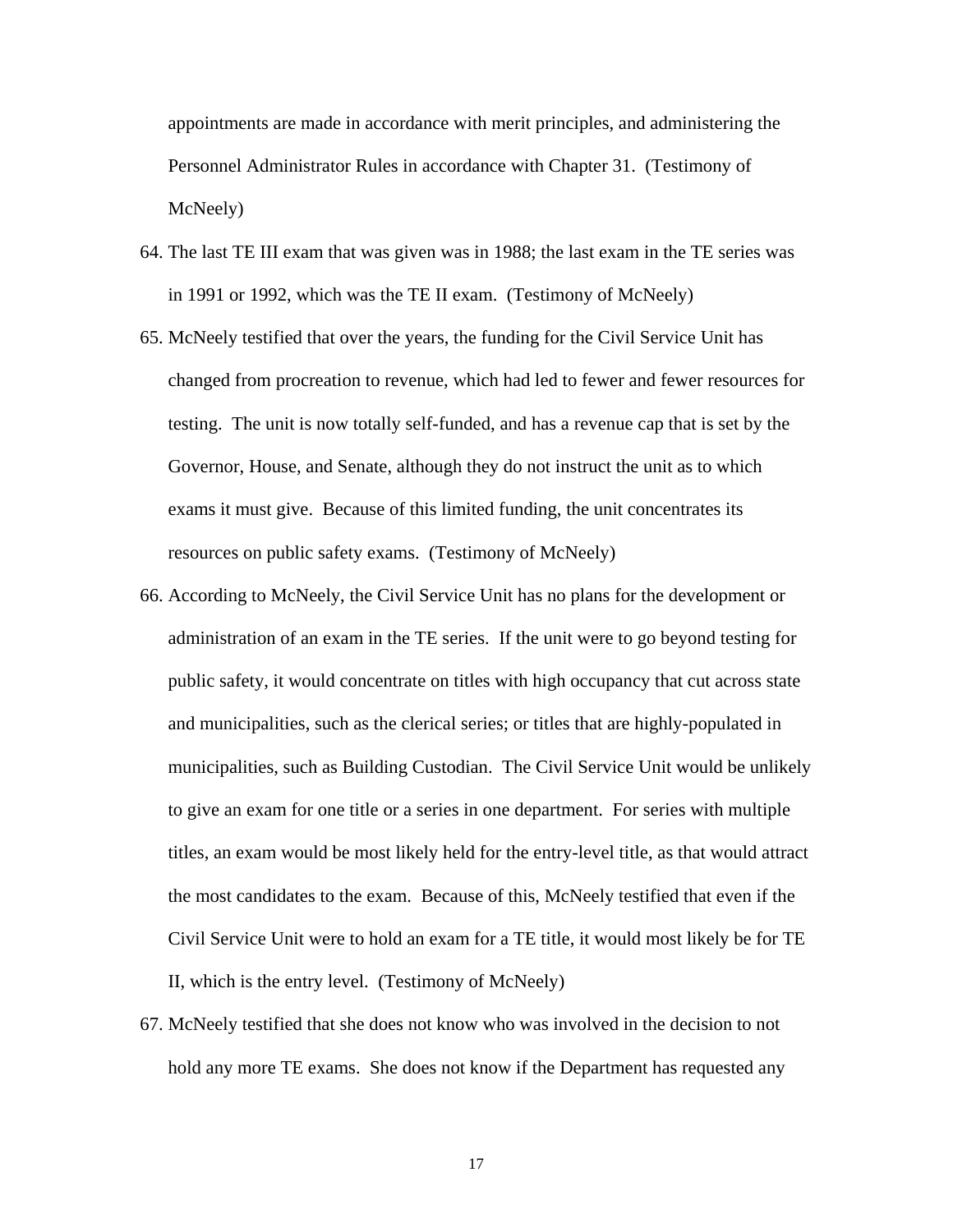TE exams, and she does not know if the Department submitted a proposal for an exam in connection with the May 2006 posting. She testified that if the Department had requested a TE III exam, the Civil Service Unit would not have been prepared to administer it. (Testimony of McNeely)

- 68. McNeely testified that the Personnel Administrator determines how the unit's revenue will be used. She is involved in reviewing the resources that are available for the Civil Service Unit relative to its ability to give exams, and she makes requests to the Personnel Administrator regarding the use of resources. In 2003, she requested that the Civil Service Unit be provided with resources to hold a Building Custodian exam, which was allowed. This exam required an allotment of funds from retained revenue. This exam was the only non-public safety exam since 2003. She has never requested funds to give exams for DOR. (Testimony of McNeely)
- 69. McNeely testified that the Personnel Administrator Rules (hereinafter, "PAR") are rules that further interpret certain sections of Chapter 31, and must be followed. Within PAR 9, there is a mechanism to remove a candidate from a civil service list. To do so, the Department must provide reasons for removal to HRD, who acts for the Personnel Administrator and either approves or denies the removal after carefully considering the reasons. In some cases, HRD may deny the removal, but agree to bypass the candidate instead. If HRD does agree to remove the candidate from the list, he will be removed from consideration for any position within that series for that Department. (Testimony of McNeely; Exhibit 29)
- 70. McNeely testified that she has approved the removal of a name from a list for reasons that are documented and job-related. Such reasons have included domestic violence,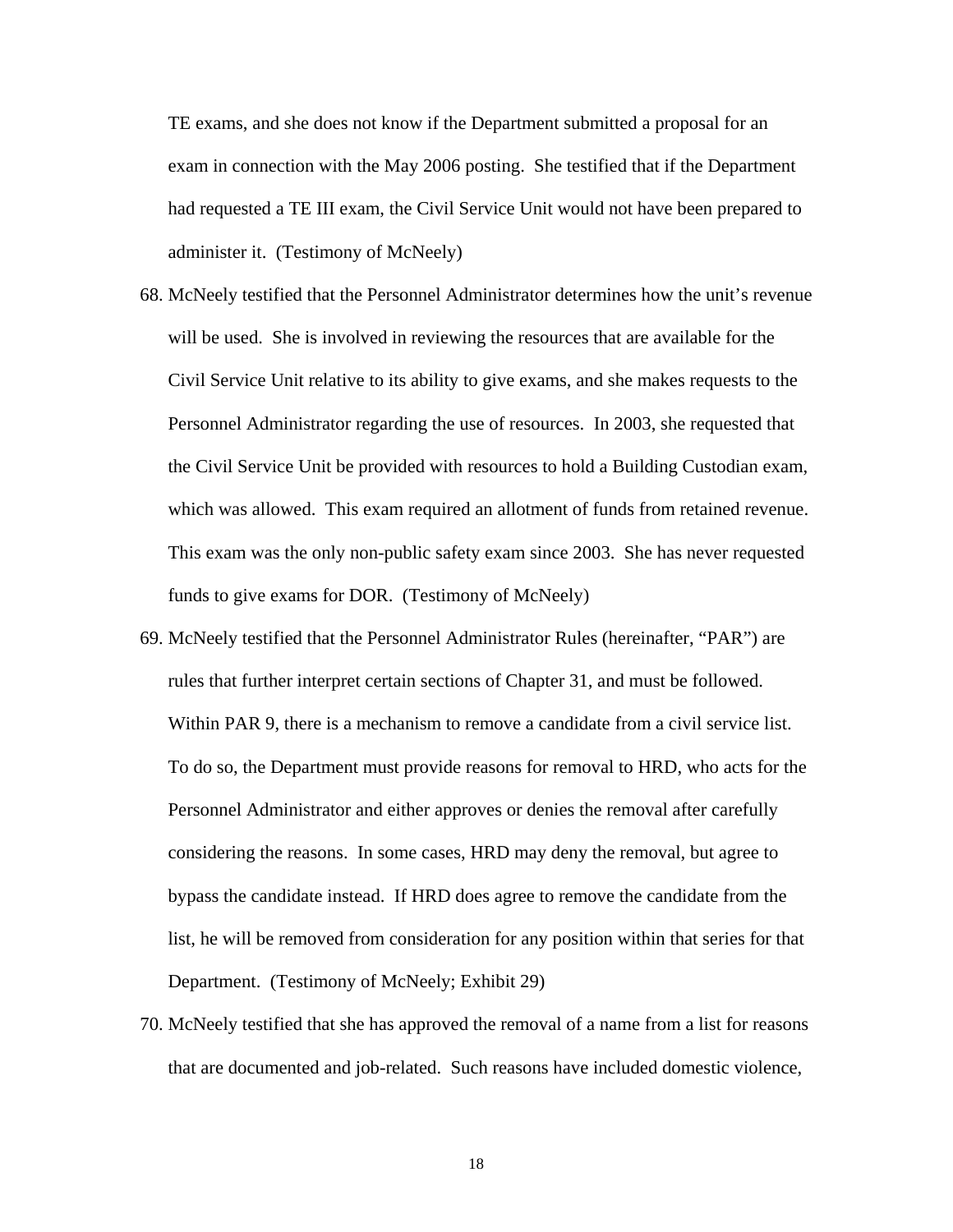not fully disclosing information from the past, criminal records, and other reasons that have suggested a lack of integrity. She testified that she has allowed the submission of fraudulent documents as a reason for removal. According to McNeely, each removal is considered on a case by case basis and it is not possible to say what the outcome of a case would be without all the facts. (Testimony of McNeely)

# *The Appellant's Testimony*

- 71. Jonathan Gale testified on behalf of himself. He has been employed with the Department since August 1988. (Testimony of Appellant)
- 72. The Appellant went to high school at the Perkins School for the Blind, where he graduated in 1973. He testified that he has no further education. He has attempted to take classes, but has been unable to because he was not able to get assistance or personal and family issues got in the way. (Testimony of Appellant)
- 73. The Appellant testified that he completed an English class at BU around 1976 or 1977. (Testimony of Appellant)
- 74. Gale testified that in the early 1980s, he registered at Harvard Extension School, but had to withdraw because he was not able to get a purchase order from the Commission for the Blind in time to pay for the class. He was told that if he withdrew within two weeks, he would not be billed. According to him, he started a Psychology class, and attended two to three classes, before he had to withdraw. (Testimony of Appellant)
- 75. The Appellant testified that he signed up for the Paralegal Studies program at Bentley College and completed the first couple of modules out of 13 modules. He could not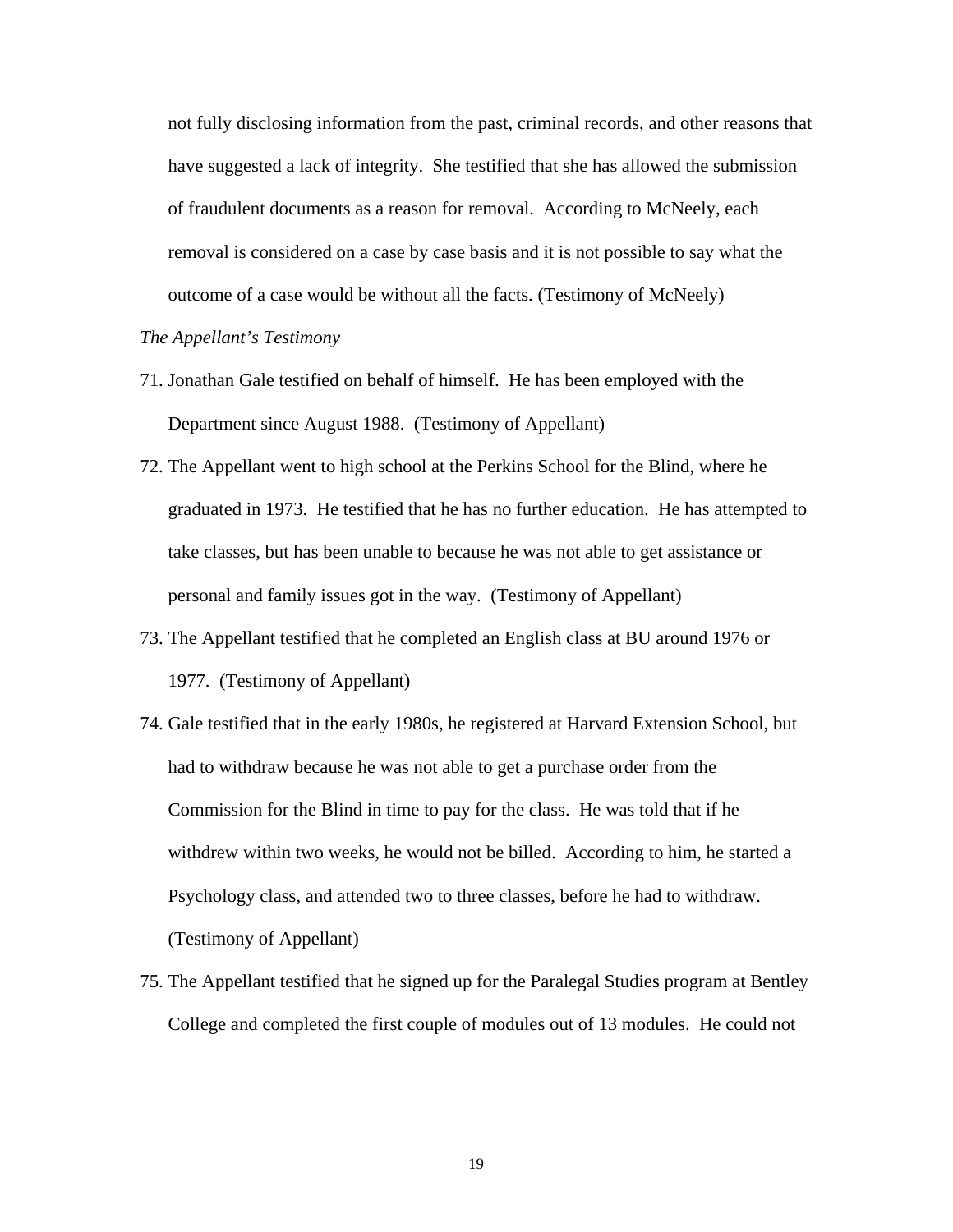continue because of family and transportation issues. He recalled that he attended late spring, summer, and fall of one year. (Testimony of Appellant)

- 76. The Appellant became employed at DOR in August 1988 after passing an exam for TE I. He heard that the Department was calling people on the list, but he was not getting a call. He contacted the Affirmative Action Officer at that time, whose first name was Tim, and was told to come in for an interview. The Appellant does not remember Tim's last name, and testified that he is recently deceased. The Appellant went in for an interview with Tim and one other person, whom he does not remember, and was told about the job duties and asked about his background. The Appellant testified that at this interview, he told Tim that he was trying to take college classes, but was not able to have someone come to class with him to take notes as he could not write himself. According to the Appellant, he did not tell Tim that he had completed eighty-six of ninety credits at BU, seven courses at Harvard, or four of thirteen courses at Bentley, although he may have told him that he completed a "few" of the thirteen modules at Bentley. The Appellant testified that he also went over his work background with Tim. (Testimony of Appellant)
- 77. According to the Appellant, at the interview, Tim told him that he would take care of his employment application. On the first day of work, a reader was assigned to him, who showed him where to sign the job application and tax, insurance and other employment forms. The Appellant testified that the reader assigned to him did not read any of the documents to him, and he was not comfortable asking her to do so. (Testimony of Appellant)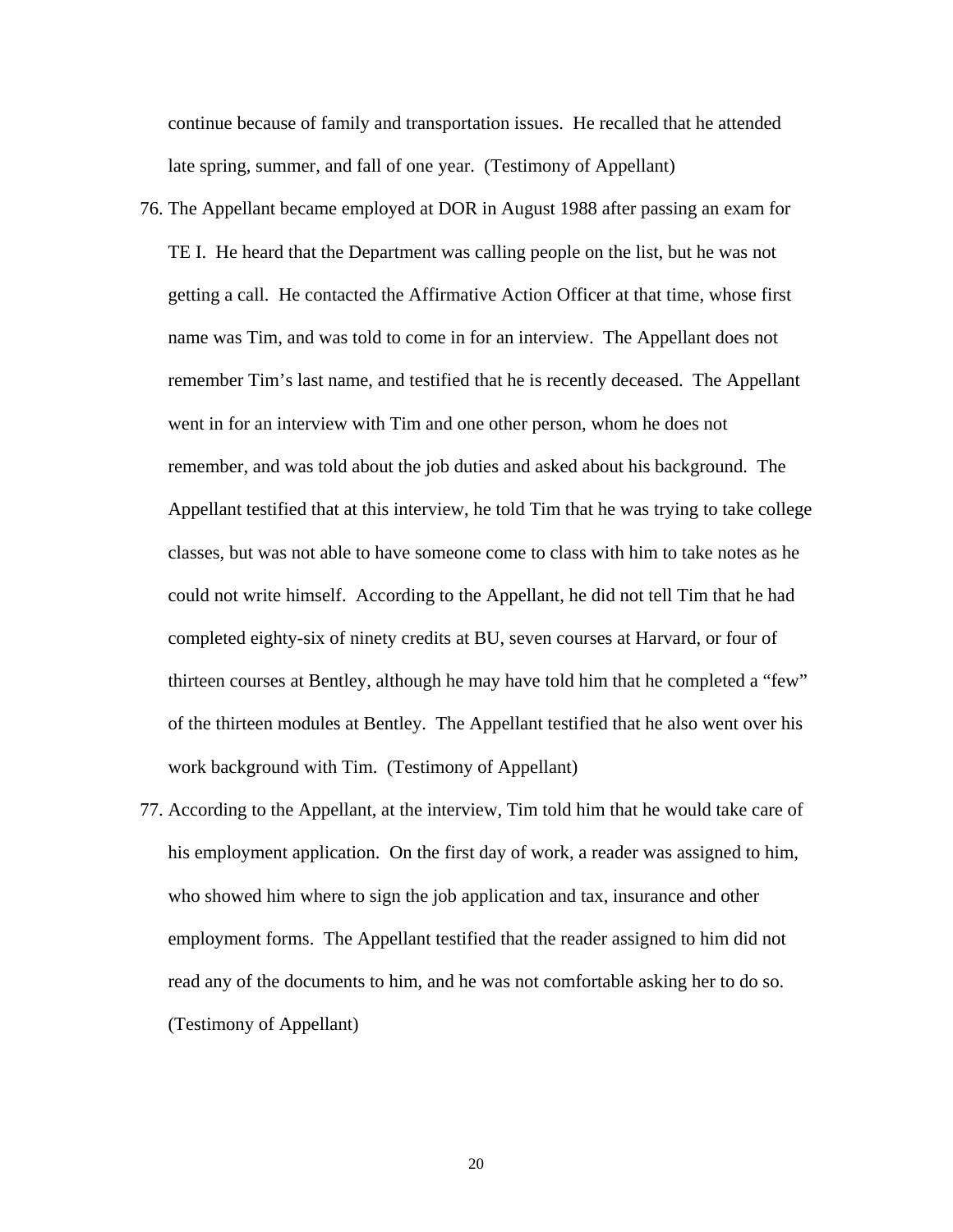- 78. As a TE I, the Appellant worked in the Saltonstall Building in Boston. His duties included taxpayer assistance, answering questions about rules, laws and procedures and providing information about refunds. Sometimes it was necessary to look information up on the computer screen and the Appellant would have to ask coworkers to do it for him because he did not have a reader. (Testimony of Appellant)
- 79. The Appellant first applied for a promotion to TE II in 1992. He testified that at that time, he asked HR for help with a resume. He was told that he already had a resume on file and HR would send it down to him so that the Affirmative Action Officer could add his current duties and responsibilities. The Appellant testified that he knew nothing about this resume, he had nothing to do with preparing it, and he made no inquiry to HR as to its contents. (Testimony of Appellant)
- 80. The Appellant's resume from this time period included the following information:
- 1986 to present: Internal Revenue Service

Duties: To understand and disseminate tax law as it appears to the general public

Responsibilities: To accurately provide the public with information concerning tax preparation and application of tax law upon request. To understand and explain rulings, findings and orders of the tax code as they apply to the business community.

1981 to 1986: Research Associates

Duties: To write, research and develop proposals for non-profit organizations, i.e., Schools, hospitals, and social service agencies in Eastern Massachusetts. To develop continuance mechanisms for funding to such agencies on an ongoing basis.

1979 to 1981: The Cambridge, Somerville Economic Committee, 11 Inman Street, Cambridge, MA Fuel Assistant Coordinator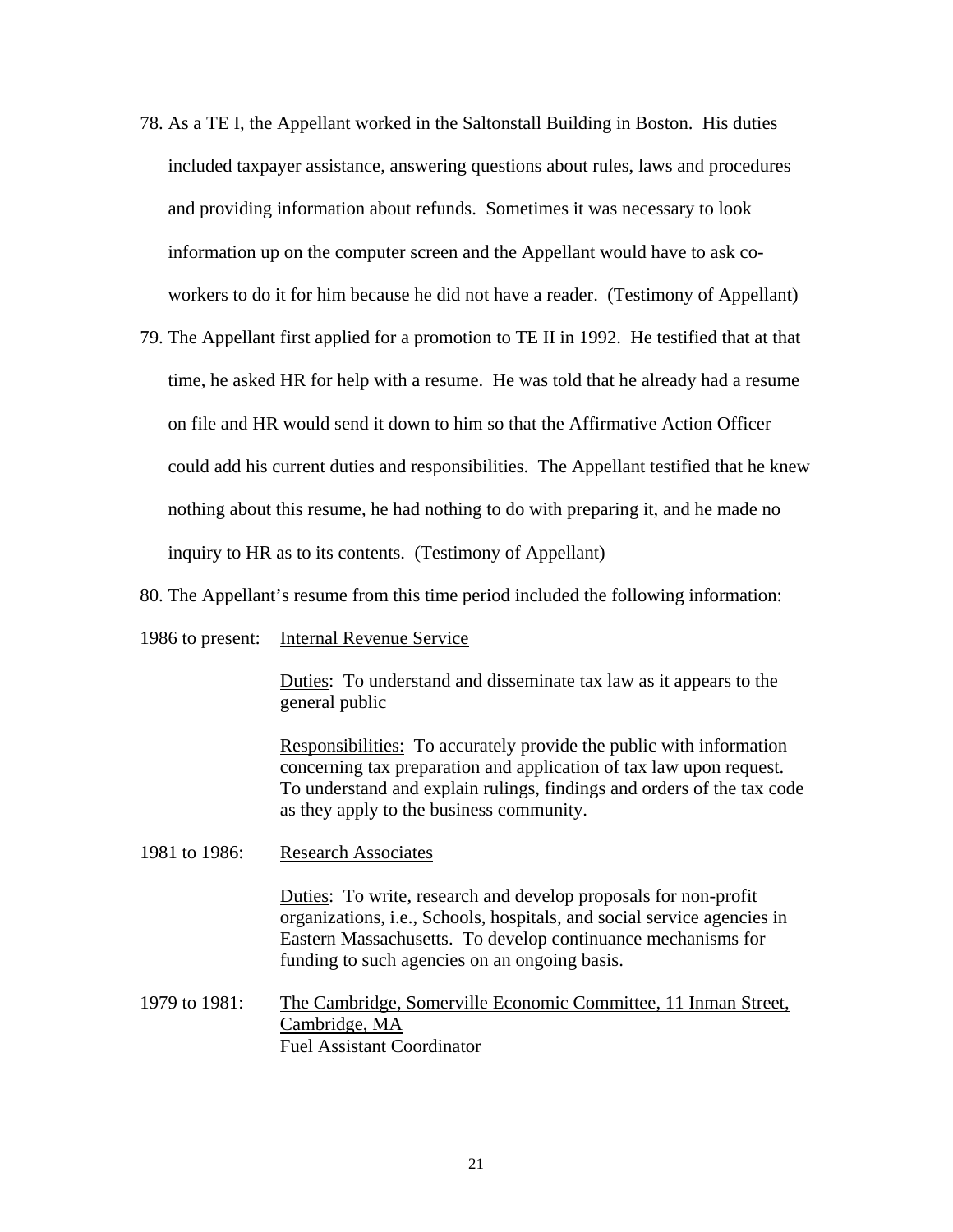Duties: To direct fuel assistance operations for nine cities and towns in and around the Boston area. To develop outreach and crisis intervention plans with home care agencies and civil defense coordinators. To write proposals and represent the agency at state and federal hearings.

Responsibilities: Responsible for supervising 36 staff in the energy department. Coordinated payments and managed operations between the fuel assistance program and 288 oil, gas and utility companies involved in our program.

# 1978 to 1979: The Armed Services YMCA, 32 City Square, Charlestown, MA Assistant to the Executive Director

Duties: To research and write all contracts and proposals for the YMCA. To supervise 27 staff people for the program department and Public Service Employment Training Act.

Responsibilities: Established emergency assistance program for members of the Armed Forces in and around the New England area. Coordinated satellite programs at military bases throughout the New England area.

# 1976 to 1978: Somerville Housing Authority, 30 Memorial Road, Somerville, MA Social Services Department

Duties: To develop recreational and educational programs for the residents of the Mystic Housing Development. To act as an advocate on behalf of the clients and to provide counseling on a one-to-one basis.

Responsibilities: To design, organize and promote educational, carrer [sic] and public assistant workshops for the residents of the development. To write proposals and advertisements for the Social Services Department and the Mystic Housing Tenants' Association.

# Education

# 1985 to Present: Bentley College, Paralegal Program 1981 to 1982: Harvard University, Extension Program Part-time, Liberal Arts (Pre-law major)

1974 to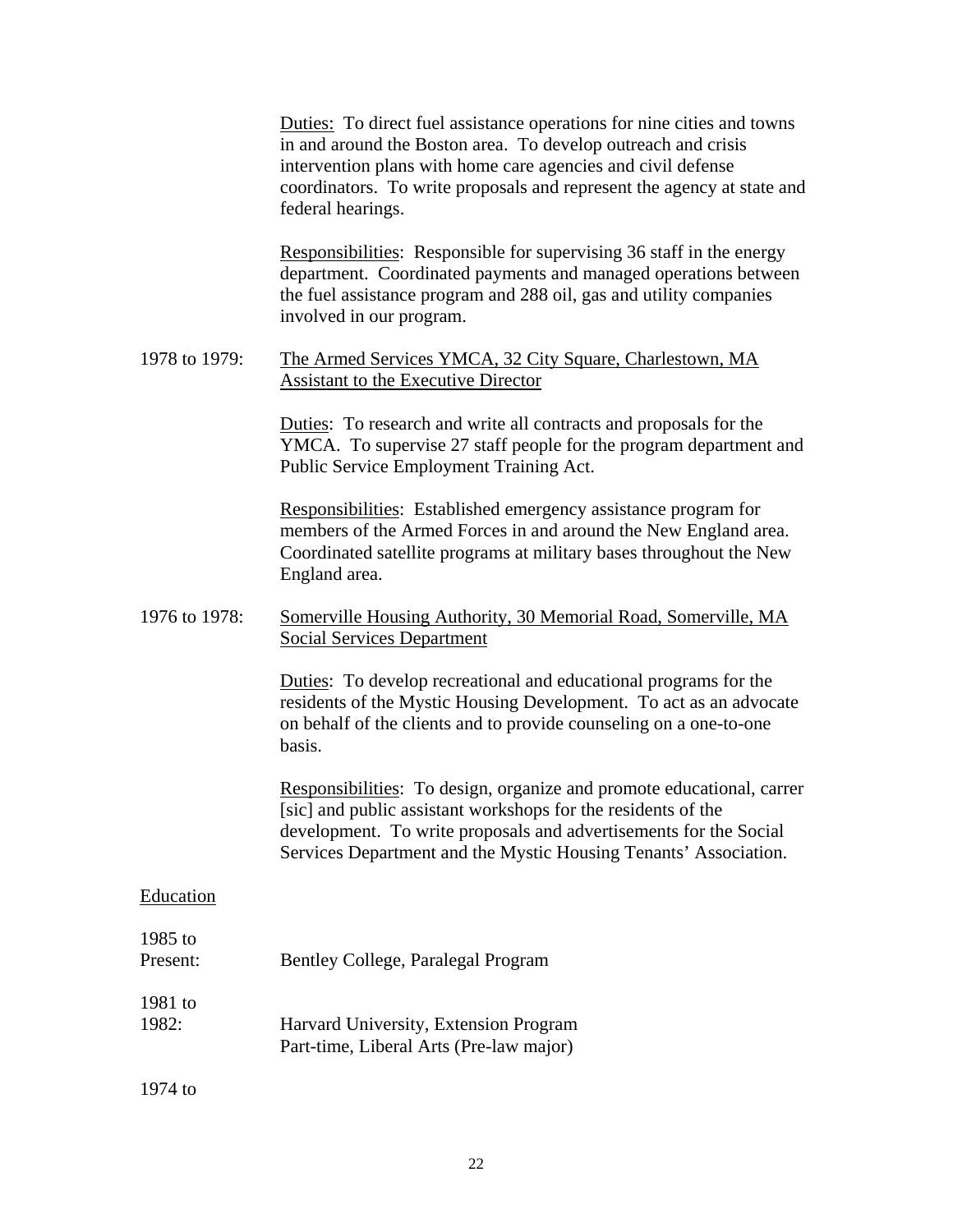1980: Boston University, Metropolitan College Part-time, Liberal Arts

It is not plausible that someone else prepared this resume without the Appellant's knowledge and was able to include such a detailed description of his work and education history. (Testimony of Appellant; Exhibit 20)

- 81. The Appellant testified that he continued to apply for a TE II promotion several times, and nobody from the Department ever talked to him about the contents of his resume and he did not try to find out. He eventually received a promotion to TE II, for which he did not submit an employment application, just his EPRS and resume. (Testimony of Appellant)
- 82. When the Appellant was promoted to a TE II, he testified that it was still mostly the same work as TE I, although he was able to get more involved in the explanations to taxpayers. His supervisor was O'Neill in 1994 or 1995 until late 1998 or early 1999. (Testimony of Appellant)
- 83. The Appellant testified that when he worked at the Saltonstall Building, O'Neill's desk was directly behind him. The Appellant often had to ask his co-workers for assistance in looking up information, and his co-workers told him that O'Neill had instructed them not to help. (Testimony of Appellant)
- 84. Eventually, the Saltonstall Building was closed as a "sick building." The CSB was transferred to Chelsea, but the Appellant stayed behind. He testified that he had no telephone and no computer. The Commission for the Blind had recommended that he stay in Boston, but the conditions were unsafe. He testified that he spoke to O'Neill about the situation, and O'Neill told him that he could not do anything about it. The Appellant then complained to the Governor's Office, which, after sending someone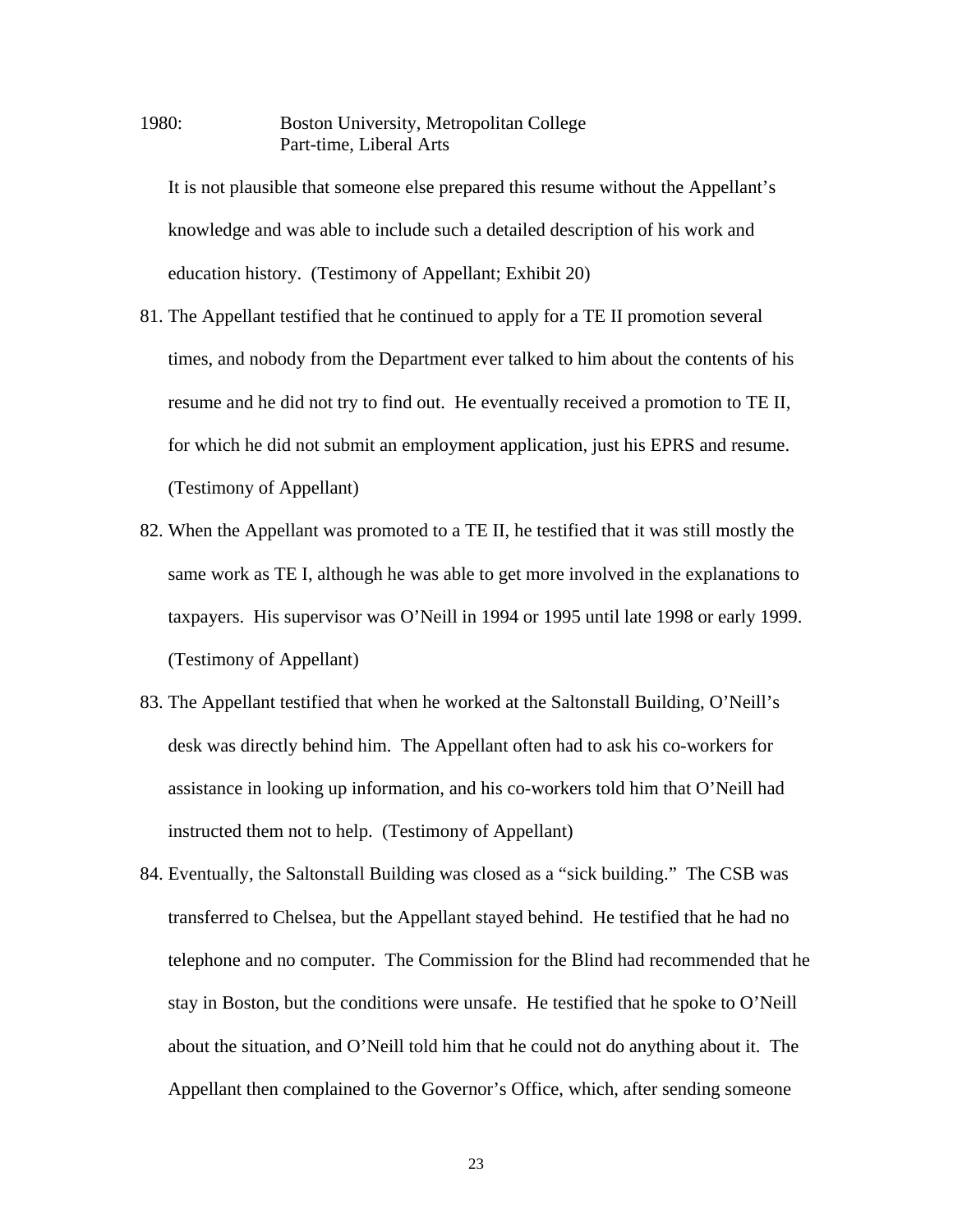over to look at the conditions, ordered the Appellant's immediate removal from the building. He then transferred to Chelsea. (Testimony of Appellant)

- 85. The Appellant testified that for the next two years, he had no work to do, no computer, and no assistance. He filed a complaint with the Massachusetts Commission Against Discrimination (hereinafter, "MCAD") because he did not have the necessary technology for his work, and he named O'Neill in his complaint. The MCAD charges were eventually dismissed and the Appellant testified that this was because the Department provided him with a reader. (Testimony of Appellant)
- 86. O'Neill testified that he was not aware of being personally named in this complaint. (Testimony of O'Neill)
- 87. The Appellant testified that the May 2005 TE III posting was the first time he had to fill out an employment application since he was originally hired by the Department. He gave his daughter a copy of his resume and asked her to complete the application for him. He did not dictate the contents of the application, but did give her his social security number. His daughter suggested that she could condense the resume to one page, and he told her to only include the DOR and IRS as part of his work history. He submitted this application, along with his resume and EPRS to O'Neill. (Testimony of Appellant)
- 88. When asked why his daughter indicated on his application that he had graduated from Harvard Extension without his knowledge when this was not accurate, the Appellant testified that recently he had explained to his daughter that he had problems going back to school, so she listed the Bachelor's degree on her own. She was 17 at the time and applying to colleges herself. He testified that she is currently at college in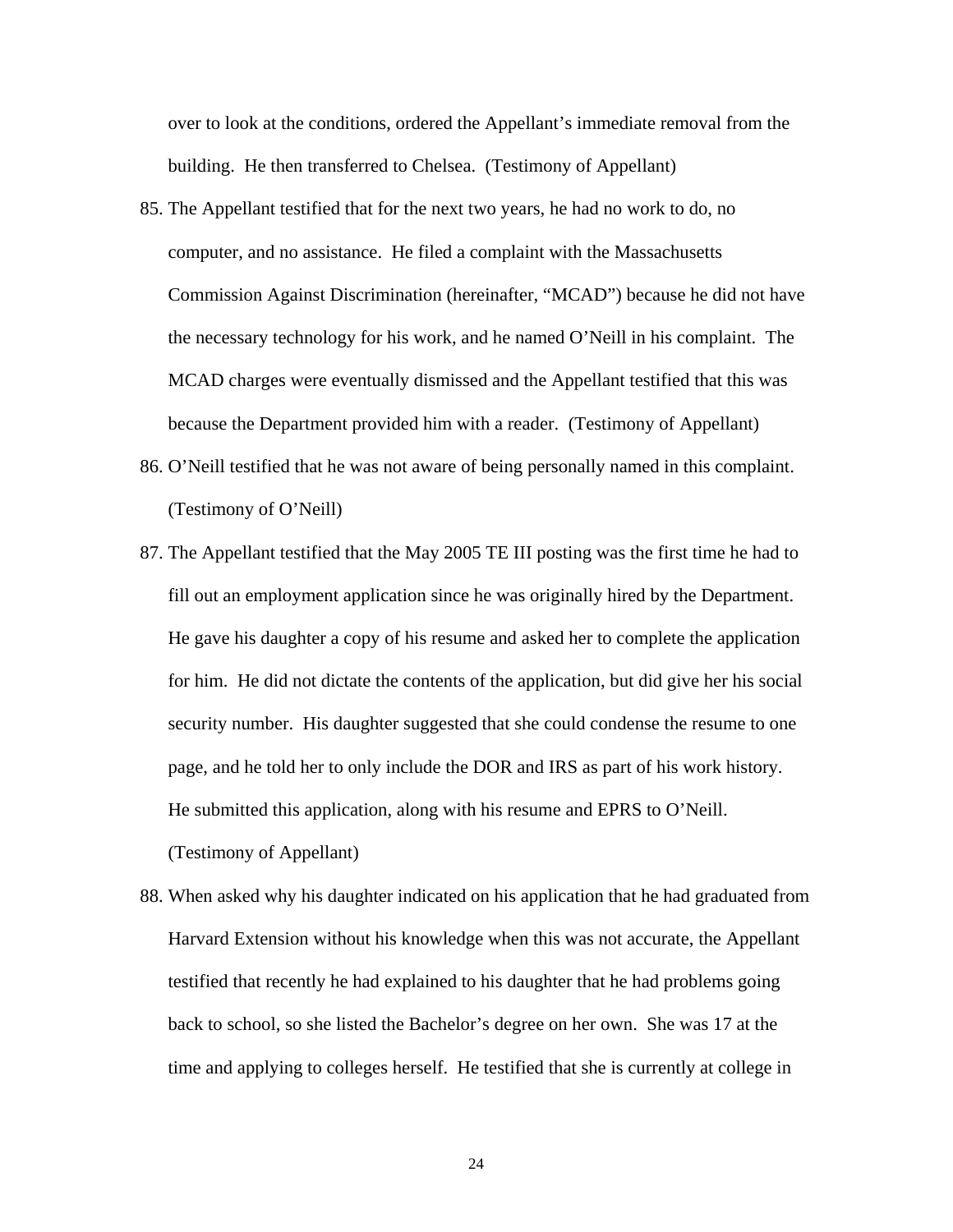Hawaii. It is not plausible that he would allow his teenage daughter to prepare his employment application without assistance from him. (Testimony of Appellant)

- 89. The Appellant testified that a couple of days after he submitted his application, a friend who was visiting his house saw a copy of the resume and application on the table and asked the Appellant about the schools that were referenced. According to the Appellant, this was the first time he became aware that these schools were on his resume and application. The next day the Appellant called Zayas to explain that the information on the application was "absolutely wrong," and Zayas came to Chelsea to assist him in filling out a corrected application. According to the Appellant, Zayas told him that there was no need to complete a new resume because the corrected application would take care of everything. The Appellant further testified that Zayas called O'Neill about the error and sent over the corrected information. I find that the Appellant did not inform Zayas that the information on the resume was also inaccurate, which is why Zayas did not think it was necessary to make any changes to it. (Testimony of Appellant)
- 90. The Appellant testified that for the May 2006 TE III position, Michael Casey, his supervisor, assisted him in completing his resume. He did not put BU, Bentley, or Harvard on this resume because he thought the issue had been rectified with his corrected application the previous year. (Testimony of Appellant)
- 91. A few days after submitting the May 2006 application, the Appellant was called into O'Neill's office to speak with him and the Assistant Chief of the Department, who told him there was a problem because of the schools he had listed on previous employment applications. The Appellant told O'Neill that this had been corrected the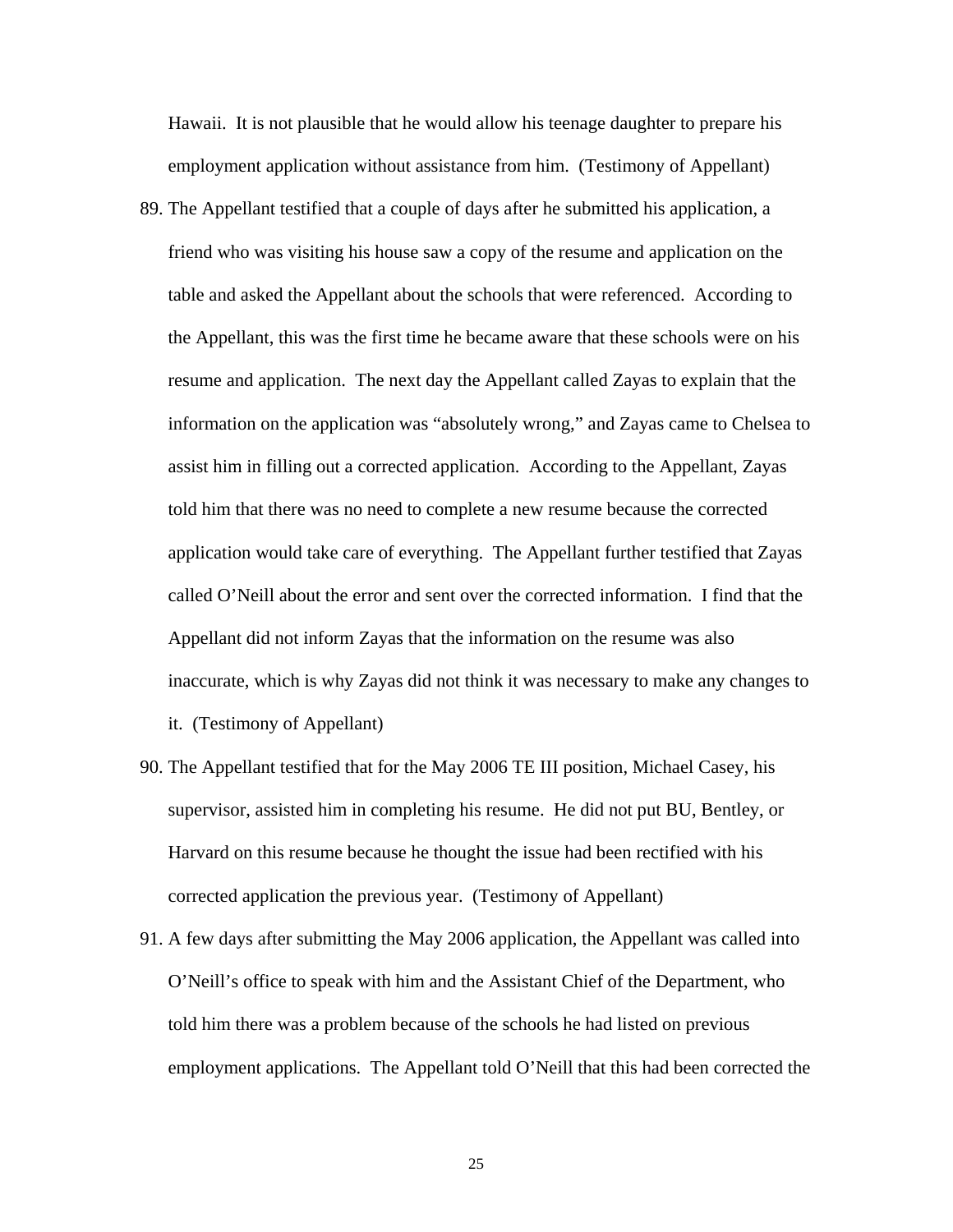prior year, and that O'Neill had been informed of this. According to the Appellant, O'Neill responded that he knew no such thing. (Testimony of Appellant)

- 92. Following this meeting, the Appellant called Zayas. Zayas could not find a copy of his memo to O'Neill from 2005 regarding the corrected application, so the Appellant supplied him with a copy, which Zayas then provided to O'Neill. The Appellant testified that Zayas told him there was nothing to worry about. (Testimony of Appellant)
- 93. The Appellant testified that he was concerned about taking a trip to visit his son while this issue was ongoing. Zayas told him that he should go on the trip because he had spoken with James Reynolds, the First Deputy of Administrative Services, and Elizabeth Herriott of the legal office, who both reassured Zayas that the matter was resolved. (Testimony of Appellant)
- 94. The Appellant later received a certified letter from O'Neill at home which stated that he was in violation of the Code of Conduct for falsifying information on his application and resume. (Testimony of Appellant)
- 95. The Appellant testified that he did not know whether the Department conducted education verifications prior to 2005, and he had no knowledge of the new policy promulgated on May 31, 2005 to conduct education verifications for promotions. (Testimony of Appellant)
- 96. The Appellant testified that he met the Minimum Qualifications for the TE III position, which was three years full-time professional experience in accounting, auditing or tax examining work because he had been a TE II for approximately nineteen years. (Testimony of Appellant)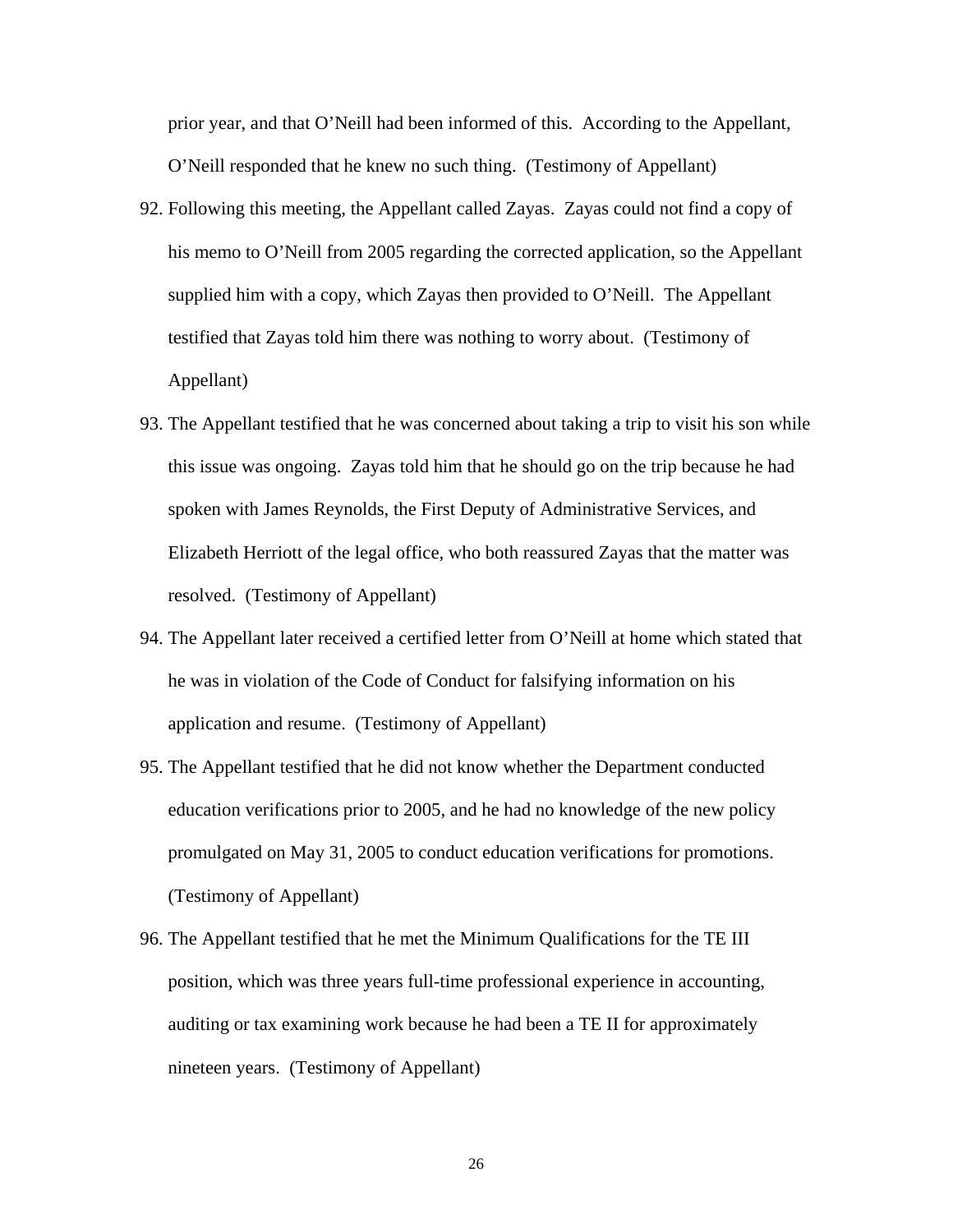- 97. The Appellant testified that he met the Preferred Qualifications because: he has worked in customer service for the Department since day one; he analyzes tax data by answering taxpayer questions over the telephone; he has completed abatements and made decisions regarding refunds or money owed; his EPRSs have consistently noted that he has a very good knowledge of tax law and handles telephone communication very well; he has worked abatement cases at least four to five years; his problemsolving skills involve explaining to taxpayers by telephone why there are discrepancies, how interest is calculated, and determining which documents are needed to make decisions for cases; and he works well in a team setting and always asks for more projects. He testified that he does not have computer proficiency since he cannot see, and his reader is not able to do some of the work on the computer, which he has brought to the attention of his supervisors. (Testimony of Appellant)
- 98. The Appellant testified that when he submits cover letters for positions, he dictates them to someone. He has done this with a neighbor and a former supervisor, but not with family members. He has had a computer in his home since the late 1990s. (Testimony of Appellant)
- 99. The Appellant testified that after Bentley found his records, he was told that they may have been missing some sign-in sheets, and they would need a subpoena to look any further. He did not convey this information to IA because he did not get the chance to do so. (Testimony of Appellant)
- 100. The Appellant's resumes that have been submitted to the Department for promotional opportunities have indicated his education as follows:

September 1994; Announcement 196 1985 – present: Bentley College, Paralegal Program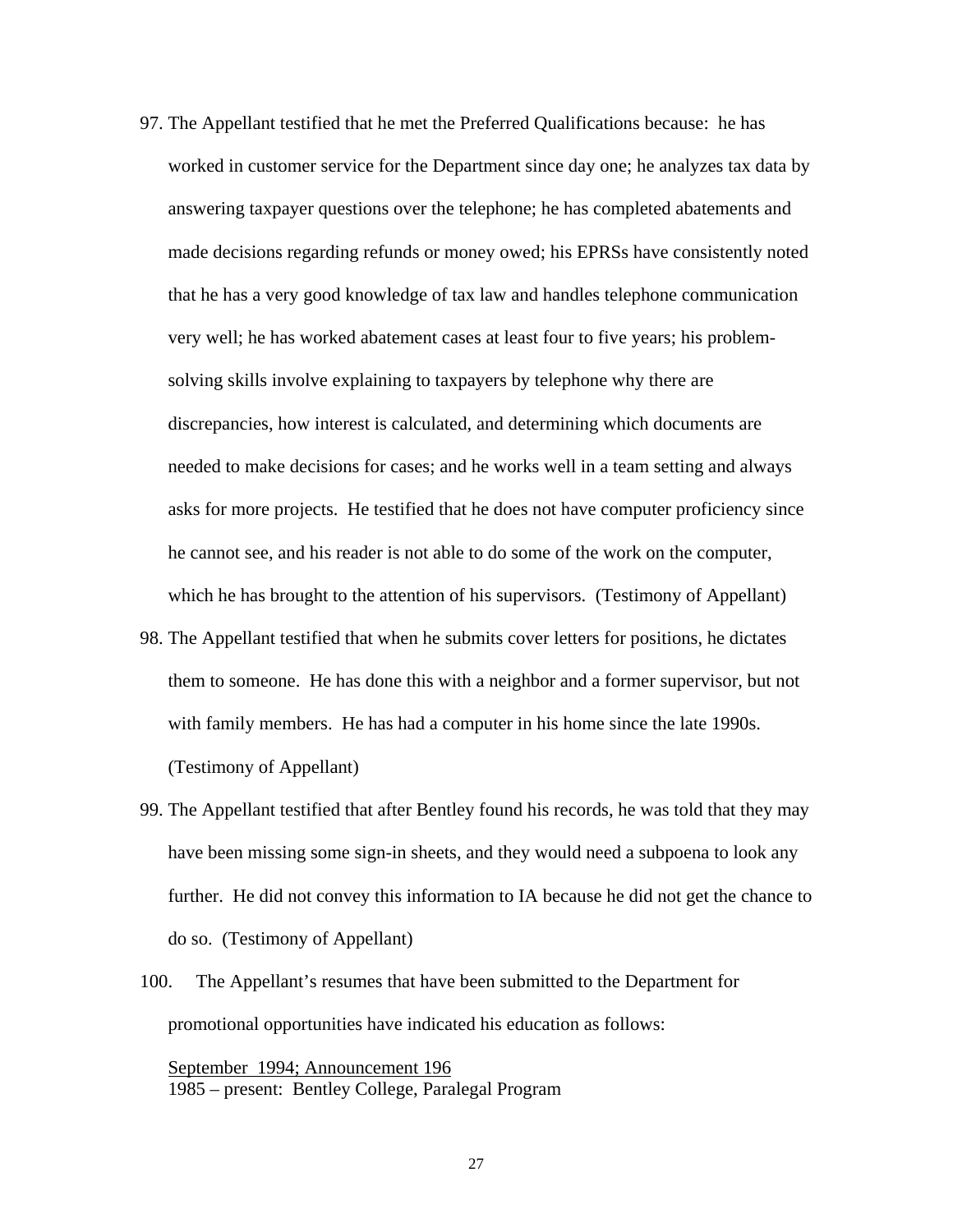1981 – 1982: Harvard University, Extension Program, Part time, Liberal Arts (Prelaw major)

1974 – 1980: Boston University, Metropolitan College, Part time, Liberal Arts

January 1997; Announcement TSD-1

1985 – 1988: Bentley College, Paralegal Program

1981 – 1982: Harvard University, Extension Program, Part time, Liberal Arts (Prelaw major)

1974 – 1980: Boston University, Metropolitan College, Part time, Liberal Arts

February 1997; Announcement CSE-1027

1985 – 1988: Bentley College, Paralegal Program

1981 – 1982: Harvard University, Extension Program, Part time, Liberal Arts (Prelaw major)

1974 – 1980: Boston University, Metropolitan College, Part time, Liberal Arts

November 1997

1985 – 1988: Bentley College, Paralegal Program

1981 – 1982: Harvard University, Extension Program, Part time, Liberal Arts (Prelaw major)

1974 – 1980: Boston University, Metropolitan College, Part time, Liberal Arts

January 1998; Announcement 98-TSD-006

1985 – 1988: Bentley College, Paralegal Program

1981 – 1982: Harvard University, Extension Program, Part time, Liberal Arts (Prelaw major)

1974 – 1980: Boston University, Metropolitan College, Part time, Liberal Arts

January 1998; Announcement 98-TSD-005

1985 – 1988: Bentley College, Paralegal Program

1981 – 1982: Harvard University, Extension Program, Part time, Liberal Arts (Prelaw major)

1974 – 1980: Boston University, Metropolitan College, Part time, Liberal Arts

January 1998, 98-TSD-004

1985 – 1988: Bentley College, Paralegal Program

1981 – 1982: Harvard University, Extension Program, Part time, Liberal Arts (Prelaw major)

1974 – 1980: Boston University, Metropolitan College, Part time, Liberal Arts

April 2001; Announcement 01-TSD-011

1985 – 1988: Bentley College, Paralegal Program

1981 – 1982: Harvard University, Extension Program, Part time, Liberal Arts (Prelaw major)

1974 – 1980: Boston University, Metropolitan College, Part time, Liberal Arts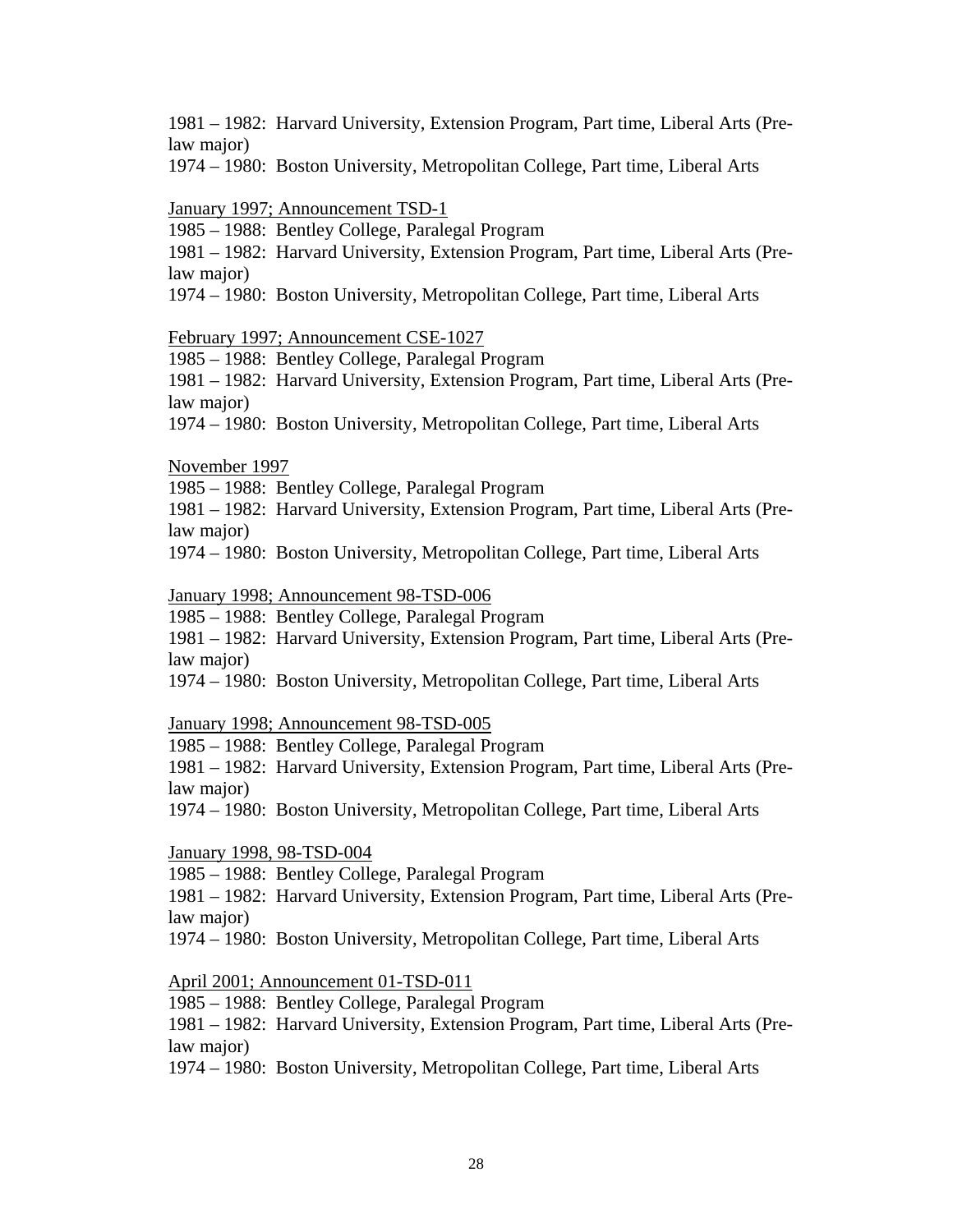May 26, 2005 1985 – 1988: Bentley College Paralegal Program 1981 – 1982: Harvard University, Extension Program, Part time, Liberal Arts (Prelaw major) 1974 – 1980: Boston University, Metropolitan College, Part time, Liberal Arts May 24, 2006 1973 Graduate - Perkins School for the Blind

(Exhibits 2, 3, 21- 28)

101. Regarding the changes made in his resumes, specifically home address changes and the dates of attendance at Bentley, the Appellant testified that he does not know how the changes were made.

## *Department's Argument*

 The Department argues that the Appellant was not a qualified candidate for promotion based on the fact that he had failed a portion of his tax and background check. Specifically, the Appellant was found to have violated the Department's Code of Conduct and state laws when he submitted falsified application materials to the Department on numerous occasions throughout his employment. The allegations that the Appellant falsified his education credentials was verified by the Department's Office of Internal Affairs after in-person visits to the educational institutions listed on several of the Appellant's resumes and applications. The Department further argues that the Appellant had a history of discipline, including a six-day suspension in 1998 and a seven-day suspension in 2002. For these reasons, the Department chose not to promote the Applicant to either of the TE III positions in question.

 In addition, the Department argues that a civil service list did not exist for the title and so it made a proper provisional promotion under Ch. 31, § 15. The Department relies on Sullivan v. City of Boston, 20 MCSCR 11 (2007) for the proposition that "where there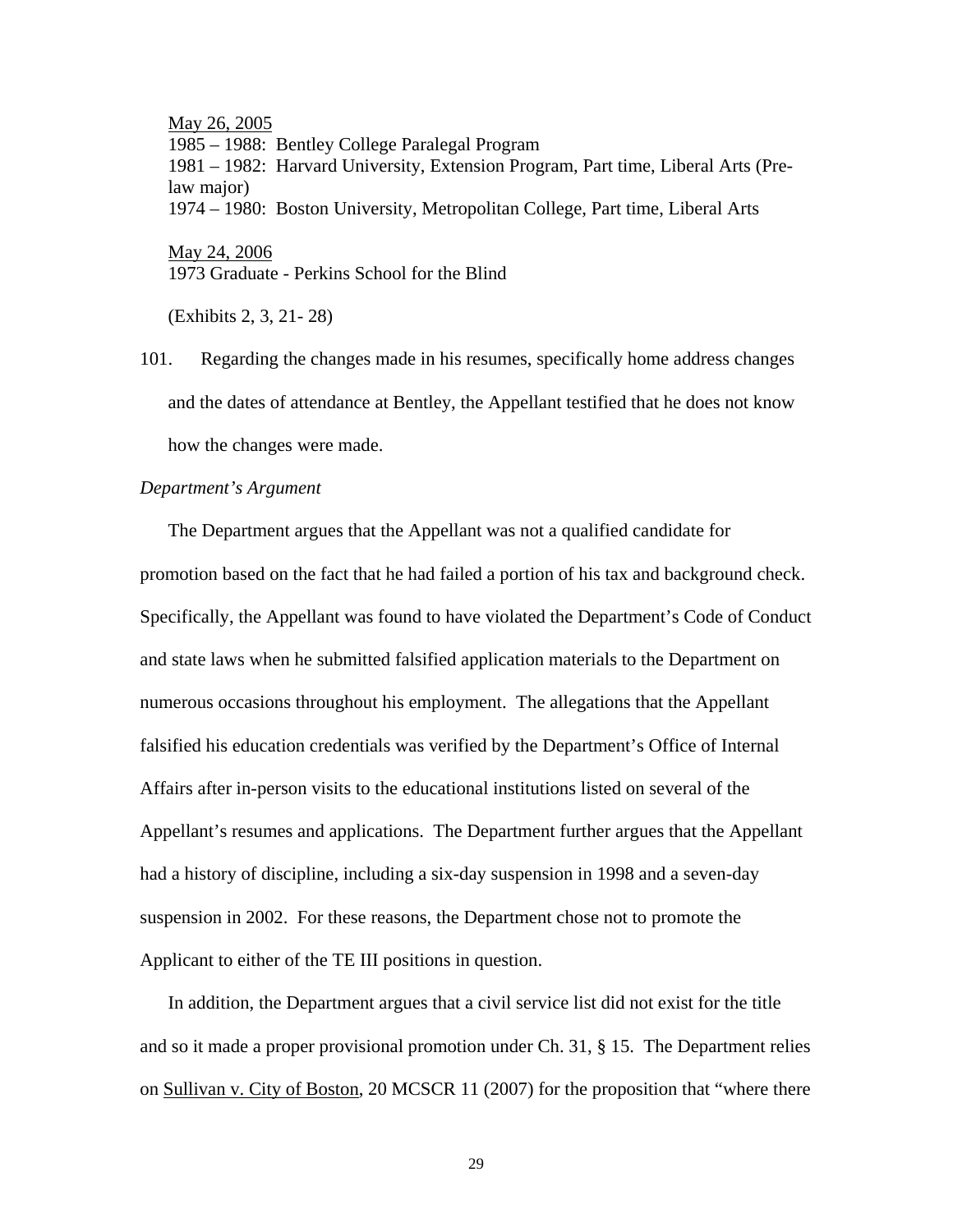is a provisional promotion of a civil service employee in one title to the next higher title in the same departmental unit for a position in which there is no civil service list," there is no basis for the appeal. Since the selected candidates are civil service employee, there is no basis for the appeal.

#### *Appellant's Argument*

 The Appellant argues that the position at issue was filled by a provisional appointment, and not a provisional promotion. The Appellant also cites Sullivan v. City of Boston to point out that "…the Commission reiterates its longstanding admonishment to all appointing authorities and the state's Human Resources Division to end the unhealthy and improper reliance on provisional appointments and promotions." As demonstrated by the evidence at the hearing, it is clear that the Department had no intention of filling the positions by the use of examinations as required by Ch. 31, §§ 6-7, and that it was the intent of the Department that, once the positions were filled by provisional appointments, to not seek examinations.

 The Appellant goes on to argue that the Department and HRD have acted in bad faith and in open contempt of the intent of Chapter 31, which is that appointments and promotions within the civil service system shall be effectuated by examinations, with provisional appointments and promotions only being tightly circumscribed temporary acts which are intended to be subject to examinations to be given at the earliest possible time. Because the process used to fill the positions was illegal from its inception, the relative qualifications between whoever received the provisional appointments and the Appellant is irrelevant. The Appellant seeks an order that the positions in question be vacated and that open competitive examinations be held for them.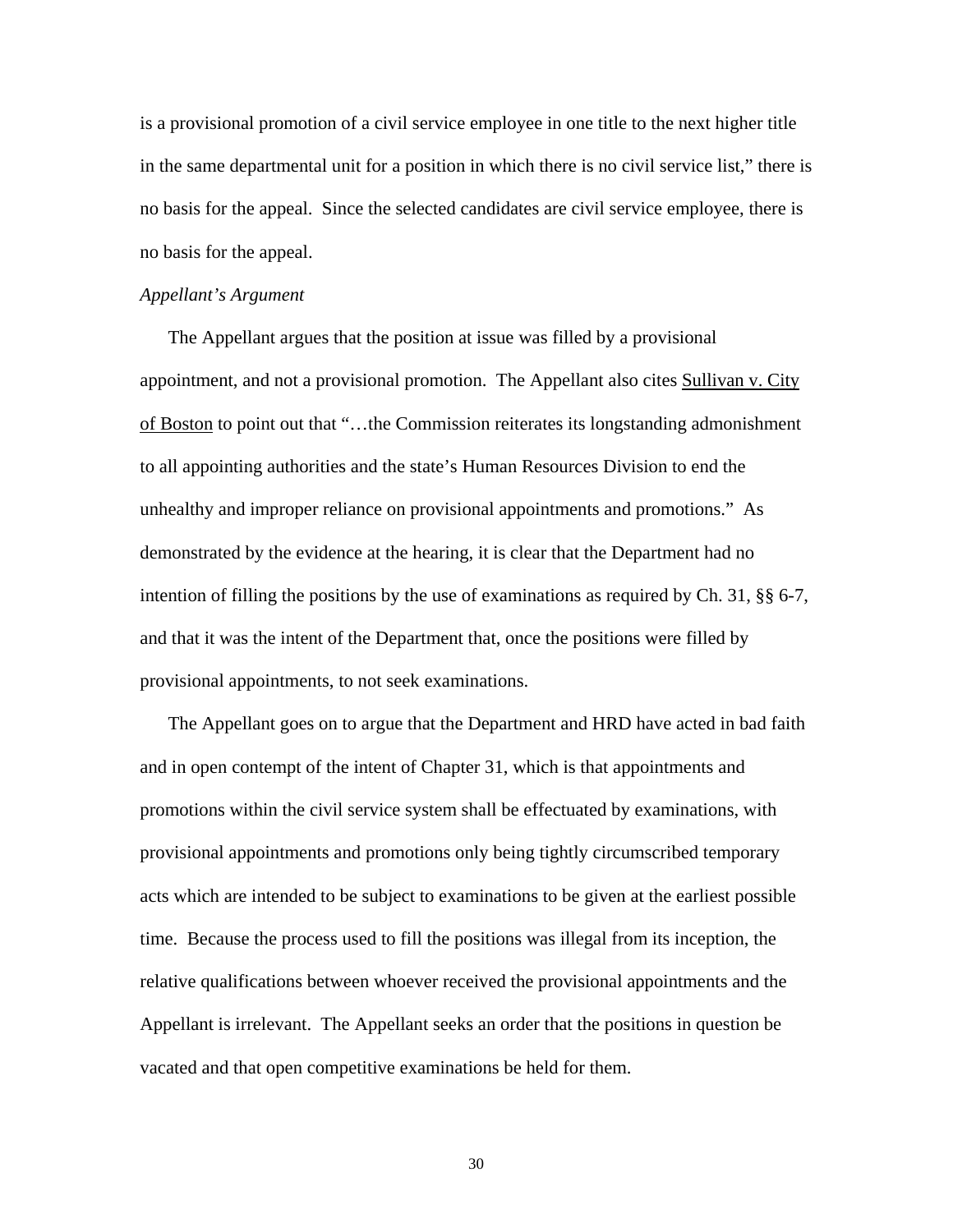Regarding the Appellant's qualifications for the position, he contends that the information on a prior application that he had received a degree was placed there without his knowledge. Once he became aware of it, he brought it to the attention of the Department and it was rectified. Further, he did not rely on any claim of college education in applying for the present positions. The Appellant also notes that he has historically been the subject of harassing and unfair treatment by his supervisor and the Department during the period of his employment, on account of his blindness.

## *Conclusion*

G.L.c.31, §§12 through 15 contain the statutory provisions for making

"provisional" appointments and promotions in the official service. These statutes

prescribe:

 $\overline{a}$ 

**§ 12. Provisional appointments.** An appointing authority may make a provisional appointment to a position in the official service with the authorization of the administrator [HRD] or, if the appointing authority is a department. . .within an executive office, with the authorization of the secretary of such office. Such authorization may be given only if no suitable eligible list exists from which certification of names may be made for such appointment. . .pending the establishment of an eligible list. Such authorization shall be void unless exercised within two weeks after it is granted.

After authorization of a provisional appointment pursuant to the preceding paragraph, the administrator shall proceed to conduct an examination as he determines necessary and to establish an eligible list. . . . If, as the result of such examination, no suitable eligible list is established, the administrator . . . may authorize an extension of the provisional appointment pending the results of another examination. . . .The eligible list resulting from such new examination shall be established within eighteen months of the determination of the results of the last previous examination, provided, however, that such new examination shall be held no later than one year . . .if the appointment must comply with federal standards for a merit system of personnel administration as a condition for receipt of federal funds by the commonwealth or any of its political subdivisions.<sup>[4](#page-30-0)</sup>

If no eligible list is established after a second examination for the same position, the administrator and the appointing authority shall confer and decide what action should be taken, such as the holding of another examination on a different basis.

**§ 13. Provisional appointments; notice; filing.** An appointing authority, in requesting authorization to make a provisional appointment, shall file with the administrator or, if the

<span id="page-30-0"></span><sup>&</sup>lt;sup>4</sup> The Commission has received no evidence that indicates that the Commonwealth is at risk of losing any federal funds as a result of the use of provisional appointments.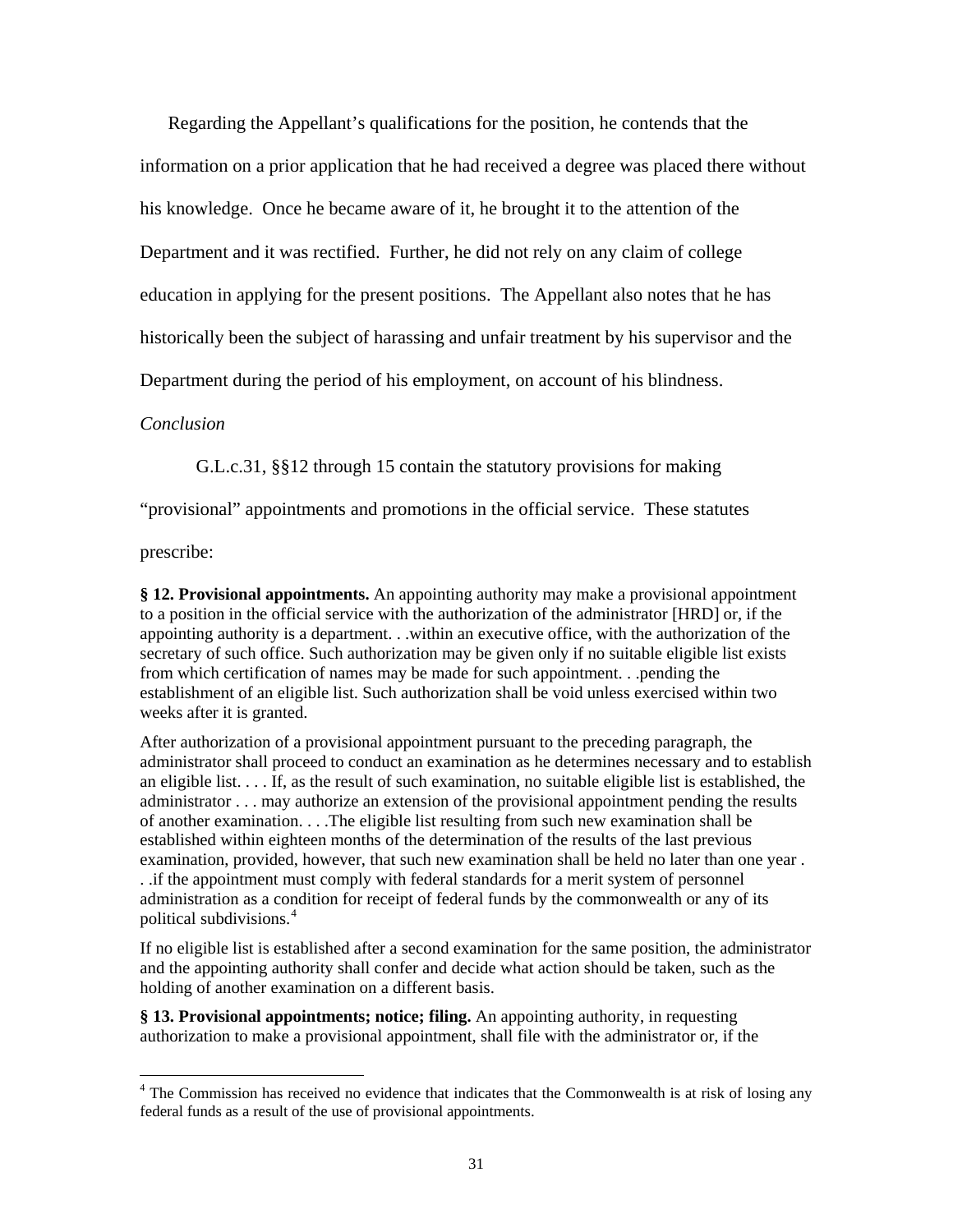appointing authority is a department. . .within a executive office, with the secretary in charge of such office, a notice containing: (1) the information which the appointing authority believes is necessary to prepare and conduct an examination for the position for which such authorization is being requested, including a statement of the duties of the position, and the knowledge, skills and abilities necessary to perform such duties; (2) a proposal specifying the type of examination which should be held by the administrator; (3) a substantiation that the person proposed for the provisional appointment meets the proposed requirements for appointment to the position and possesses the knowledge, skills and abilities necessary to perform such duties.

**§ 14. Provisional appointments; authorization; reports; length of service; termination.** Upon receipt of the notice described in [section thirteen](http://web2.westlaw.com/find/default.wl?tf=-1&rs=WLW8.11&ifm=NotSet&fn=_top&sv=Split&tc=-1&docname=MAST31S13&ordoc=1529759&findtype=L&db=1000042&utid=1&vr=2.0&rp=%2ffind%2fdefault.wl&mt=Massachusetts), the administrator or the secretary in charge of the executive office, as the case may be, may authorize a provisional appointment if he determines that the contents of the notice are satisfactory....

Each provisional appointment shall be reported. . .to the administrator. A provisional appointment may be terminated by the administrator at any time . . . .The administrator shall have the authority to terminate a provisional appointment which was approved by a secretary of an executive office. . . .

**§ 15. Provisional promotions.** An appointing authority may, with the approval of the administrator or, if the appointing authority is a department . . within an executive office, with the approval of the secretary of such office, make a provisional promotion of a civil service employee in one title to the next higher title in the same departmental unit. Such provisional promotion may be made only if there is no suitable eligible list . . . .

If there is no such employee in the next lower title who is qualified for and willing to accept such a provisional promotion the administrator may authorize a provisional promotion of a permanent employee in the departmental unit without regard to title, upon submission to the administrator by the appointing authority of sound and sufficient reasons therefor, satisfactory to the administrator. If the administrator has approved the holding of a competitive promotional examination pursuant to [section eleven,](http://web2.westlaw.com/find/default.wl?tf=-1&rs=WLW8.11&ifm=NotSet&fn=_top&sv=Split&tc=-1&docname=MAST31S11&ordoc=1529760&findtype=L&db=1000042&utid=1&vr=2.0&rp=%2ffind%2fdefault.wl&mt=Massachusetts) he may authorize the provisional promotion of a person who is eligible to take such examination, without regard to departmental unit.

## . . .

A secretary of an executive office who approves a provisional promotion pursuant to this section shall notify the administrator of each such approval. Such approval shall be made pursuant to the civil service law and rules, and such notification shall be made in such form as shall be required by the administrator. The administrator shall terminate any provisional promotion if, at any time, he determines that (1) it was made in violation of the civil service law and rules, or (2) the person provisionally promoted does not possess the qualifications or satisfy the requirements for the position. An appointing authority which makes a provisional promotion pursuant to this section shall report such promotion to the administrator.

It has been long established that "[p]rovisional appointments or appointments through

noncompetitive examinations are permitted only in what are supposed to be exceptional

instances. . ." City of Somerville v. Somerville Municipal Employees Ass'n, 20

Mass.App.Ct. 594, 598, 481 N.E.2d 1176, 1180-81, rev.den., 396 Mass. 1102, 484

N.E.2d 103 (1985) citing McLaughlin v. Commissioner of Pub. Works, 204 Mass. 27, 29,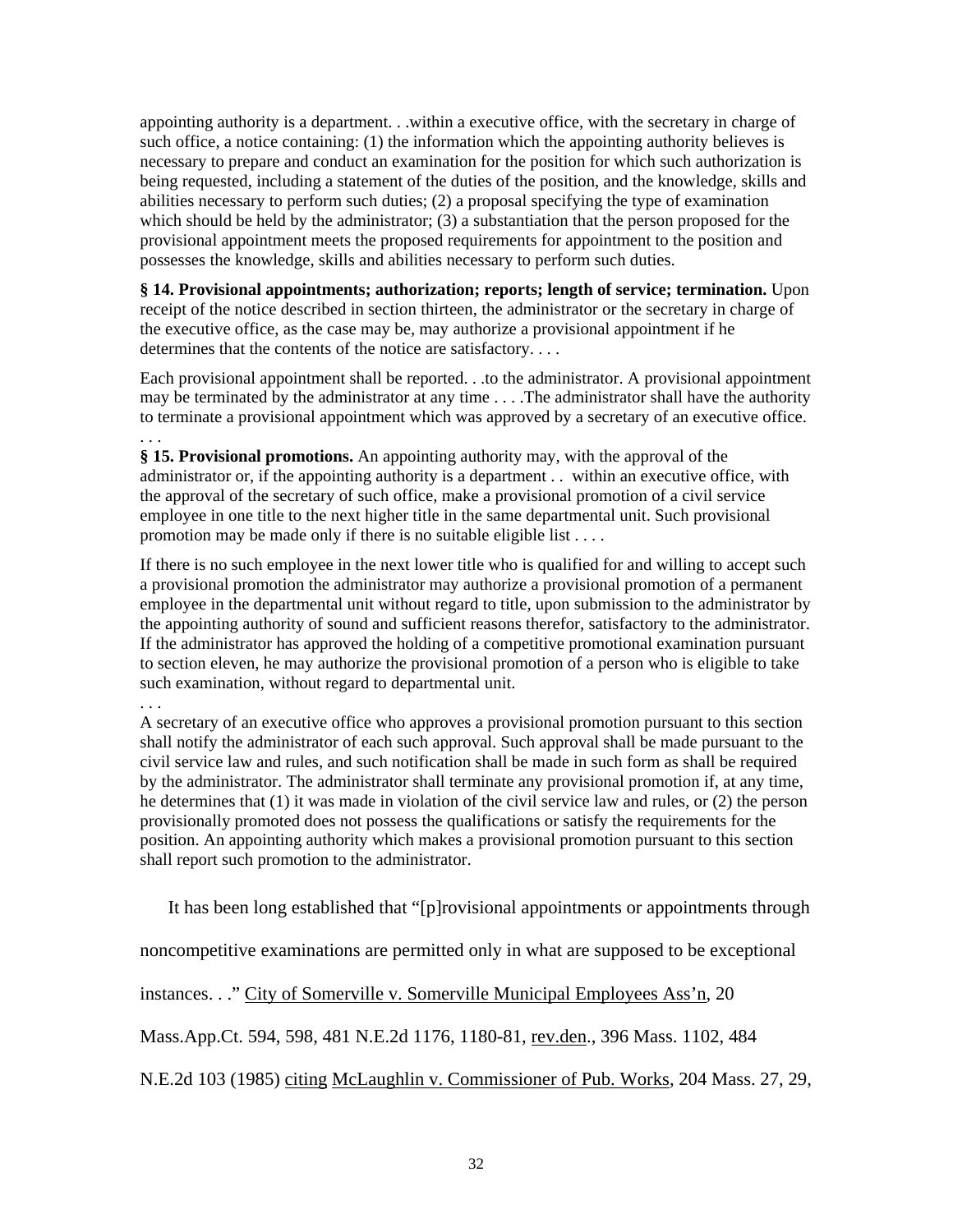22 N.E.2d 613 (1939). However, the passage of decades without the personnel administrator holding competitive examinations for many civil service titles, and the professed lack of funding to do so any time in the near future, has meant that advancement of most civil service employees is accomplished by means of provisional promotions under Section 15. Thus, as predicted, the exception has now swallowed the rule and "a promotion which is provisional in form may be permanent in fact." Kelleher v. Personnel Administrator, 421 Mass. 382, 399, 657 N.E.2d 229, 233-34 (1995).

As much as the Commission regrets this state of affairs, and has repeatedly exhorted parties in the public arena to end the current practice of relying on provisional promotions and provisional appointments to fill most civil service positions, the Commission must honor the clear legislative intent that allows for provisional promotions so long as the statutory requirements are followed. If there is a flaw in the statutory procedure, it is a flaw for the General Court to address. See Kelleher v. Personnel Administrator, 421 Mass. at 389, 657 N.E.2d at 234. Meanwhile, public employees whose provisional status leaves them with fewer opportunities under the civil service law than their peers with permanency will be left to enforcement of their rights as members of the collective bargaining units to which they may belong, which the Commission does not control.

The Commission recognizes that the "provisional" landscape now operates under somewhat fictitious assumptions, but the statutory language still must be enforced as written to the extent possible. Since it is not possible for the Commission to envision the entire universe in which appointing authorities currently employ "provisional" appointments and promotions, out of necessity, the Commission intends to move cautiously in this area.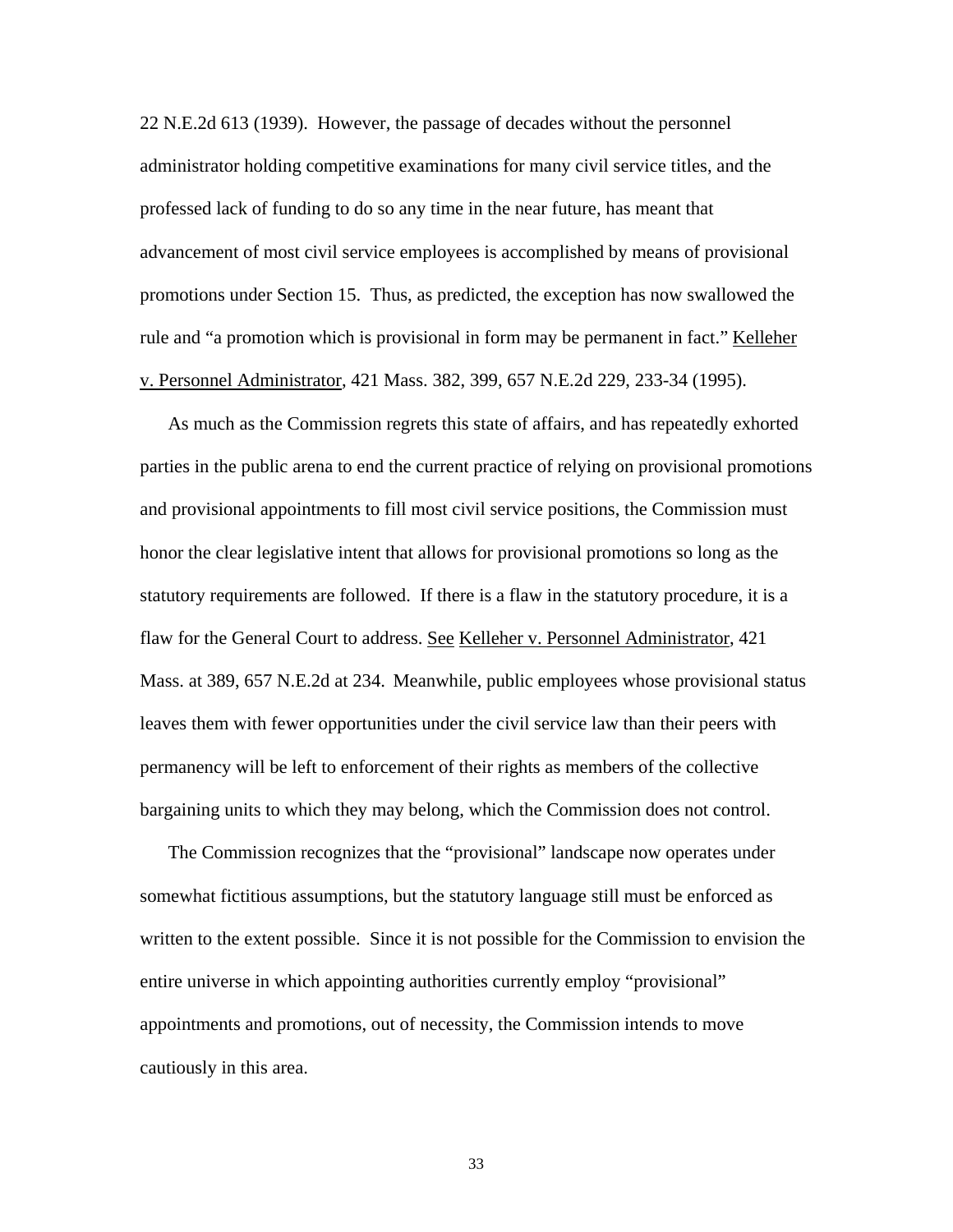The first issue for the Commission to decide is whether the positions at issue were filled by provisional appointment and subject to Sections 12 through 14, as the Appellant argues, or by provisional promotion and subject to Section 15, as the Department argues. Based on the documents and testimony, the Commission concludes that the positions were filled by the provisional promotion process.

The Appellant supports his argument by pointing out language in the posting that states, "these appointments are provisional…" and testimony by Page that anyone in the Department could have applied for the position. While the Commission finds that the Department was not as clear as it should have been in the language of the posting, the intent was to fill the positions through the provisional promotion process. First, the position was only posted internally and available only to DOR employees, both on the CEO website and DORNet. The Department witnesses referred to the positions as promotions, and O'Neill explained that they were offered for career advancement and promotional opportunities to current employees. He further explained that the TE II is the entry-level position in the TE series; all other TE positions are offered only as internal promotional opportunities. In an email to IA regarding the Appellant, O'Neill referred to the postings as "a promotional opportunity." In addition, the letter to the Personnel Administrator notifying him of the non-selection of three permanent civil service employees in the lower title states, for two of them, that they were "not qualified for this promotion." The Department also referenced Chapter 31, Section 15 in the subject line of this letter to the Personnel Administrator. While these characterizations are not dispositive, they certainly create reasonable inference that these postings were provisional promotions and not provisional appointments.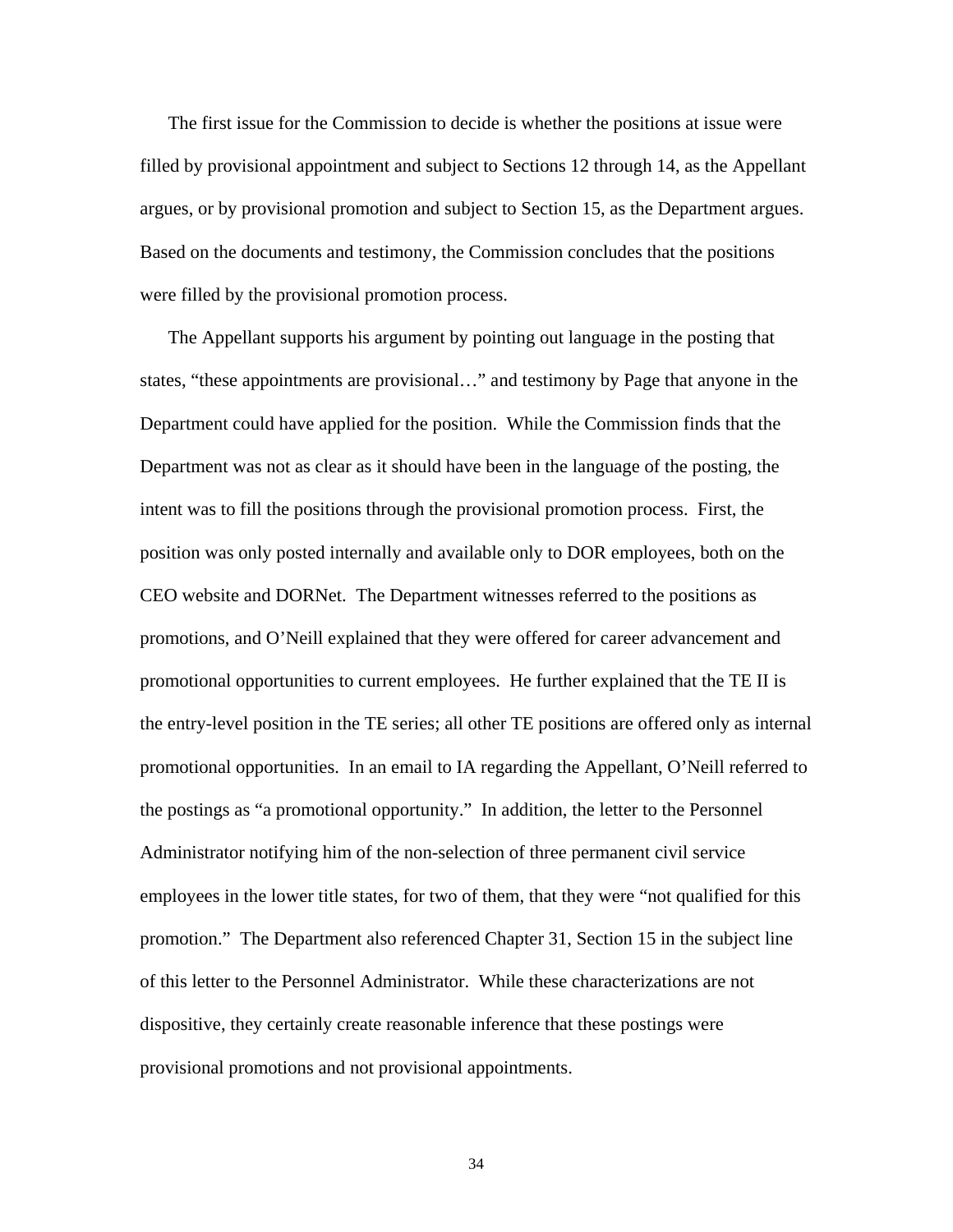As referenced above, the Department provided its reasons for the non-selection of the permanent civil service employees in the next lower title to the Personnel Administrator, i.e., two were not qualified and one turned the position down, as required by Section 15. The Commission has held that only a "civil service employee" with permanency may be provisionally promoted, and once such employee is so promoted, he or she may be further promoted for "sound and sufficient reasons" to another higher title for which he may be qualified, provided there are no qualified permanent civil service employees in the next lower title. See Poe v. Dept. of Revenue, 22 MCSR 287 (2009). Here, there is no challenge to the fact that the selected candidates are permanent civil service employees in the TE I title; therefore, the next step is for the Commission to determine whether the Department was justified in its conclusion that the Appellant was not qualified for the TE III positions.

The role of the Commission is to determine "whether the Appointing Authority has sustained its burden of proving that there was reasonable justification for the action taken by the appointing authority." Cambridge v. Civil Service Comm'n, 43 Mass. App. Ct. 300, 304 (1977). Reasonable justification means the Appointing Authority's actions were based on adequate reasons supported by credible evidence, when weighed by an unprejudiced mind, guided by common sense and by correct rules of law. Selectmen of Wakefield v. Judge of First Dist. Ct. of E. Middlesex, 262 Mass. 477, 482 (1928); Commissioners of Civil Service v. Municipal Ct. of the City of Boston, 359 Mass. 214 (1971).

The Commission finds that the Department was justified in its decision that the Appellant was not qualified based upon his background check. It is clear that there has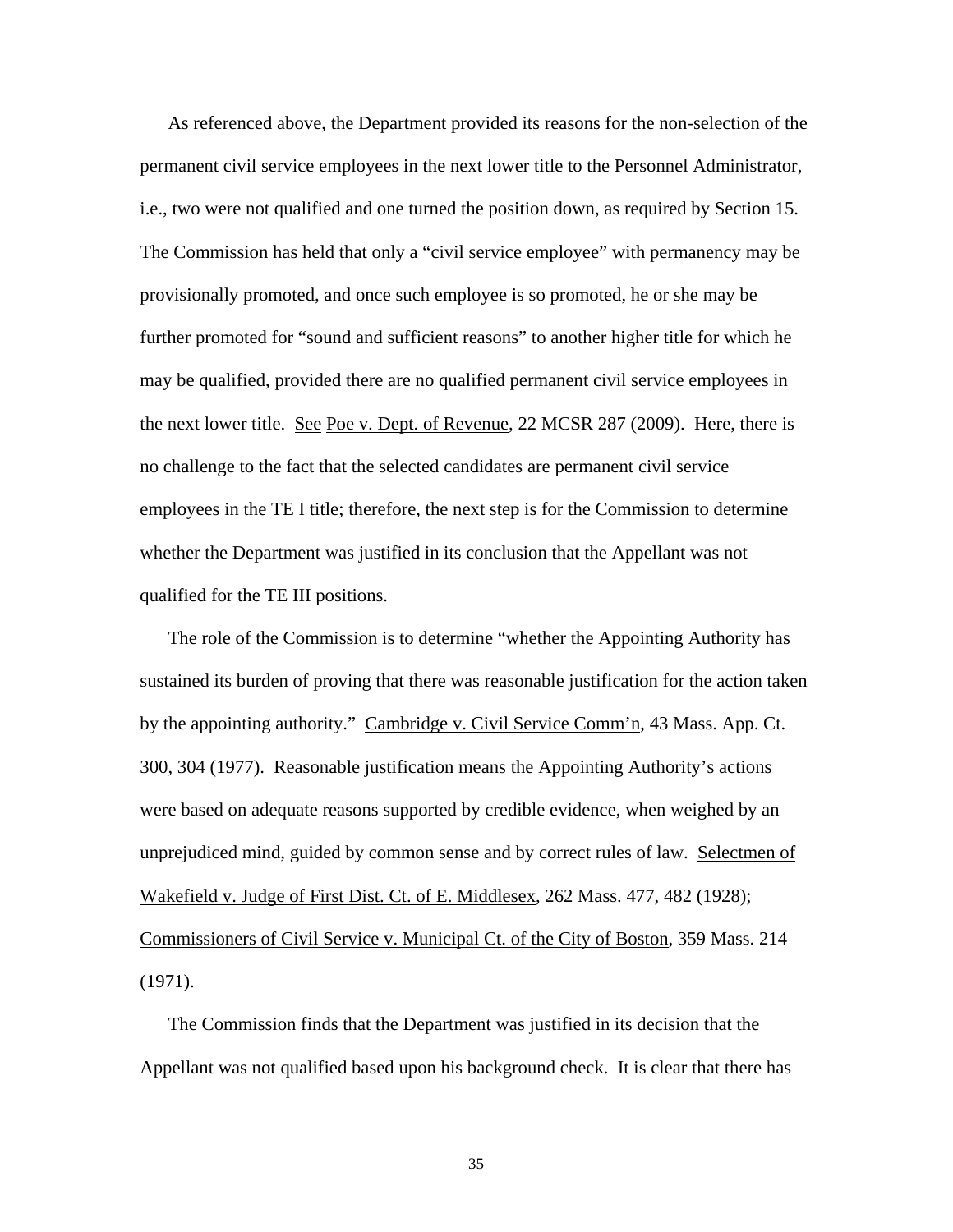been fraudulent information submitted to the Department on the part of the Appellant, which is a valid reason for not promoting him to a position that requires a great deal of trust and integrity.

Specifically, the Appellant supplied inaccurate information to the Department on his first employment application, and continued to do so by submitting resumes over the course of approximately 17 years that contained false information about his education. The Appellant attempts to blame this situation on several different people, but never takes any personal responsibility. According to him, first the Affirmative Action Officer, Tim, apparently took it upon himself to complete the Appellant's first employment application and add inaccurate educational information, such as that the Appellant had completed 86 of 90 credit hours at BU, all without any input or knowledge on the part of Appellant. Second, Tim (or someone else) also took it upon himself to prepare a resume for the Appellant which also contained inaccurate educational information, without telling the Appellant, and submit it to HR. Over the years, any updates and changes that were made to the resume were done by HR or the Affirmative Action Officer, and the Appellant had no involvement. All these years, he still was not even aware of the contents of the resume. In 2005, his teenage daughter was the one responsible for indicating on an employment application that the Appellant had a Bachelors Degree from Harvard Extension School with a business major (where all other resumes indicated he was a prelaw major) and a paralegal certificate from Bentley College. Similar to Tim, the Appellant's daughter allegedly did this without any knowledge on the part of Appellant.

At the very least, it is an employee's responsibility to ensure that the information he is submitting on a resume or employment application is accurate. While the Commission is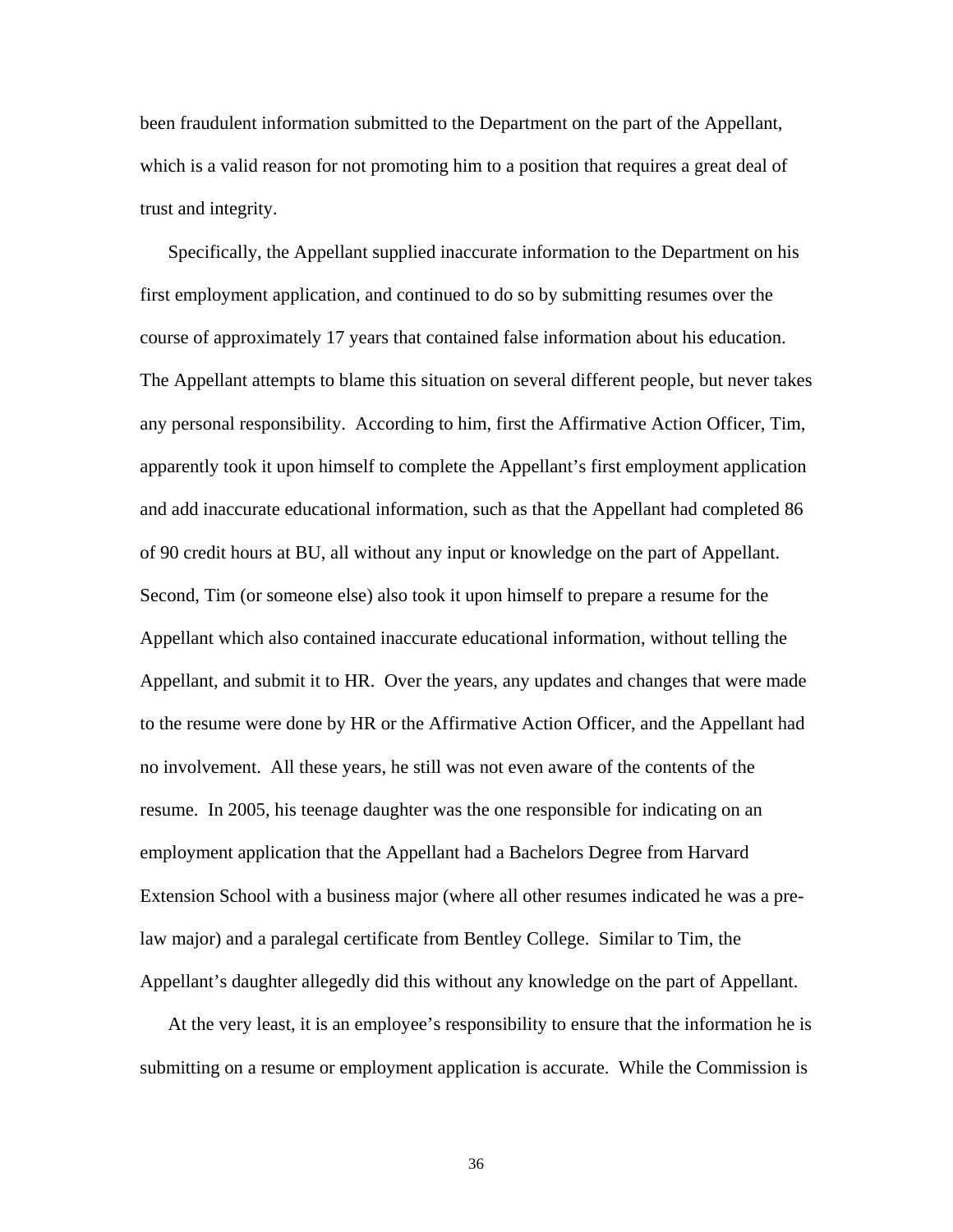sympathetic to the fact that this is not as simple for the Appellant as it would be for candidates who are not blind, this does not relieve him of this responsibility. Unfortunately, here, the situation is much more than negligence on the part of the Appellant. Rather, I find that he actively provided fraudulent information on resumes and applications to the Department on numerous occasions.

The Appellant presented as an intelligent and articulate witness, who has been very vocal with the Department about protecting his rights over the years. It is inconceivable that a person such as this would submit resumes and employment applications for which he had no idea of the contents, year after year after year. I can not accept the Appellant's argument that Tim prepared his initial employment application and resume without any knowledge on the part of the Appellant. Instead, it must be concluded that the Appellant was very well aware of the information that was contained in the 1988 application, which had very specific information about the courses he had taken and completed. I also conclude that the Appellant was aware of, and had input into, the contents of his initial resume on file with HR. The resume contains specific information about his job history with several employers, including detailed information about job duties and responsibilities, and even employer addresses. It is highly unlikely that Tim, or anyone else, could have gleaned this information from an interview with the Appellant, and then decided to put it all together into a resume, without even informing the Appellant.

Following the initial application and resume, I conclude that the Appellant continued to be aware of the contents of his resume over the course of the next 17 years, and was the one responsible for making changes and updates, such as to his home address. He admitted that he dictated cover letters to submit with his resumes; it is only logical that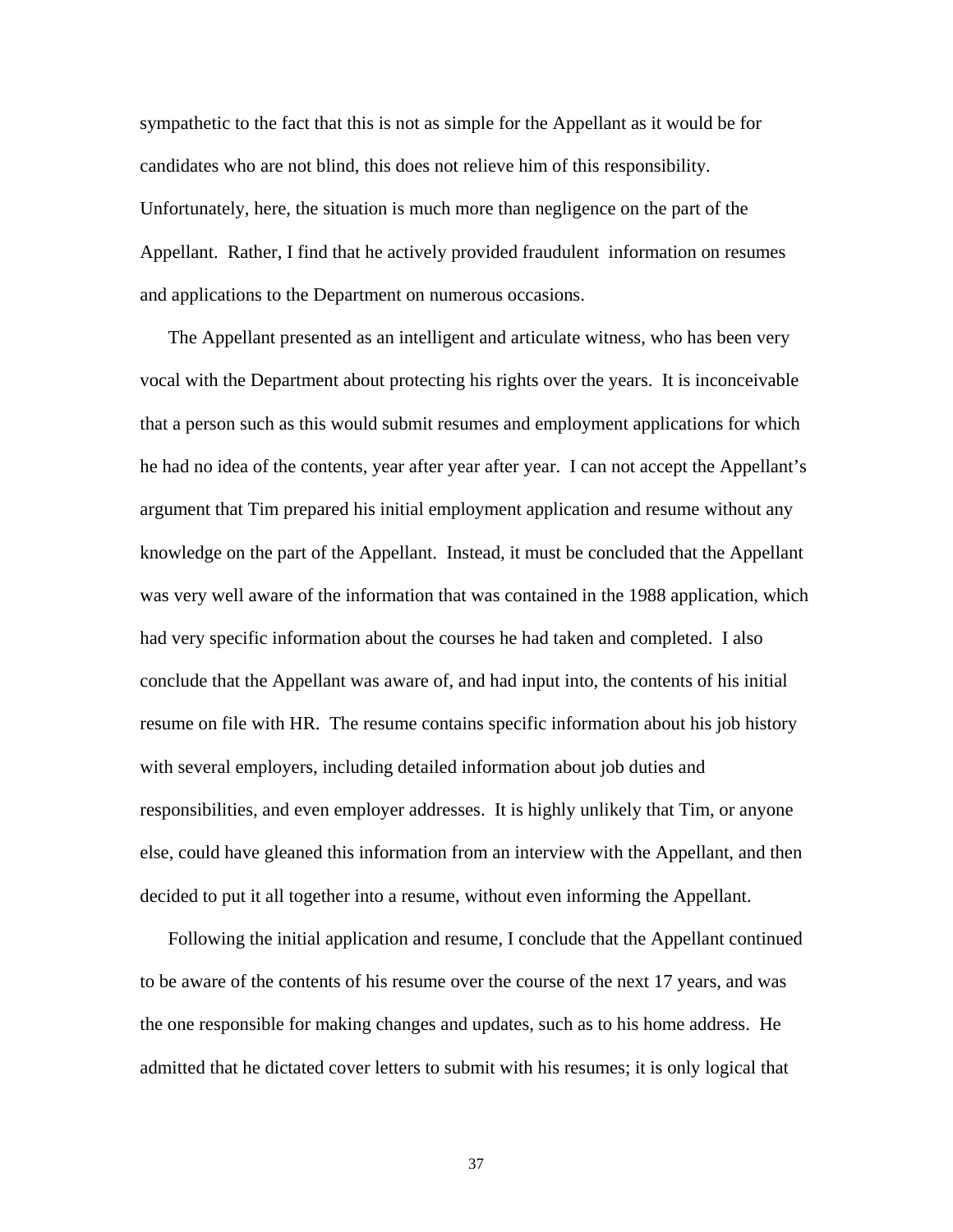the Appellant would be the one to ensure that updates to his resume were also made at this time.

With regard to the May 2005 application, I do not credit the Appellant's testimony that his daughter was solely responsible for indicating that he had a Bachelors degree and paralegal certificate on the employment application. Again, it is not plausible that the Appellant would allow someone to prepare a document for him and not insist on learning the contents before submitting it, especially since this is the first employment application he had to submit since 1988, and is signed under the pains and penalties of perjury. I also note that the Appellant came forward to Zayas with the inaccurate information only after the Department announced that it would be conducting background checks, including education verifications, on promotional candidates, a procedure that had not been done in the past. The fact that the Appellant had submitted inaccurate information for approximately 17 years, but suddenly became aware of inaccuracies only days after this announcement, is questionable at best.

With regard to the Appellant's argument that he did attend the institutions in question, and therefore the only document with inaccurate information was the May 2005 application, which he corrected, I finds that his reasoning is flawed. The following is a summary of the major inconsistencies that exist in his applications and resumes:

• The Appellant's original application states that he went to Boston University part-time from 1974 – 1976 and completed 80 of 96 hours. On subsequent resumes it is stated that the Appellant went to Boston University Metropolitan College part-time from 1974 through 1980. The information obtained from IA is that he registered for four courses from 1974 through 1977, but only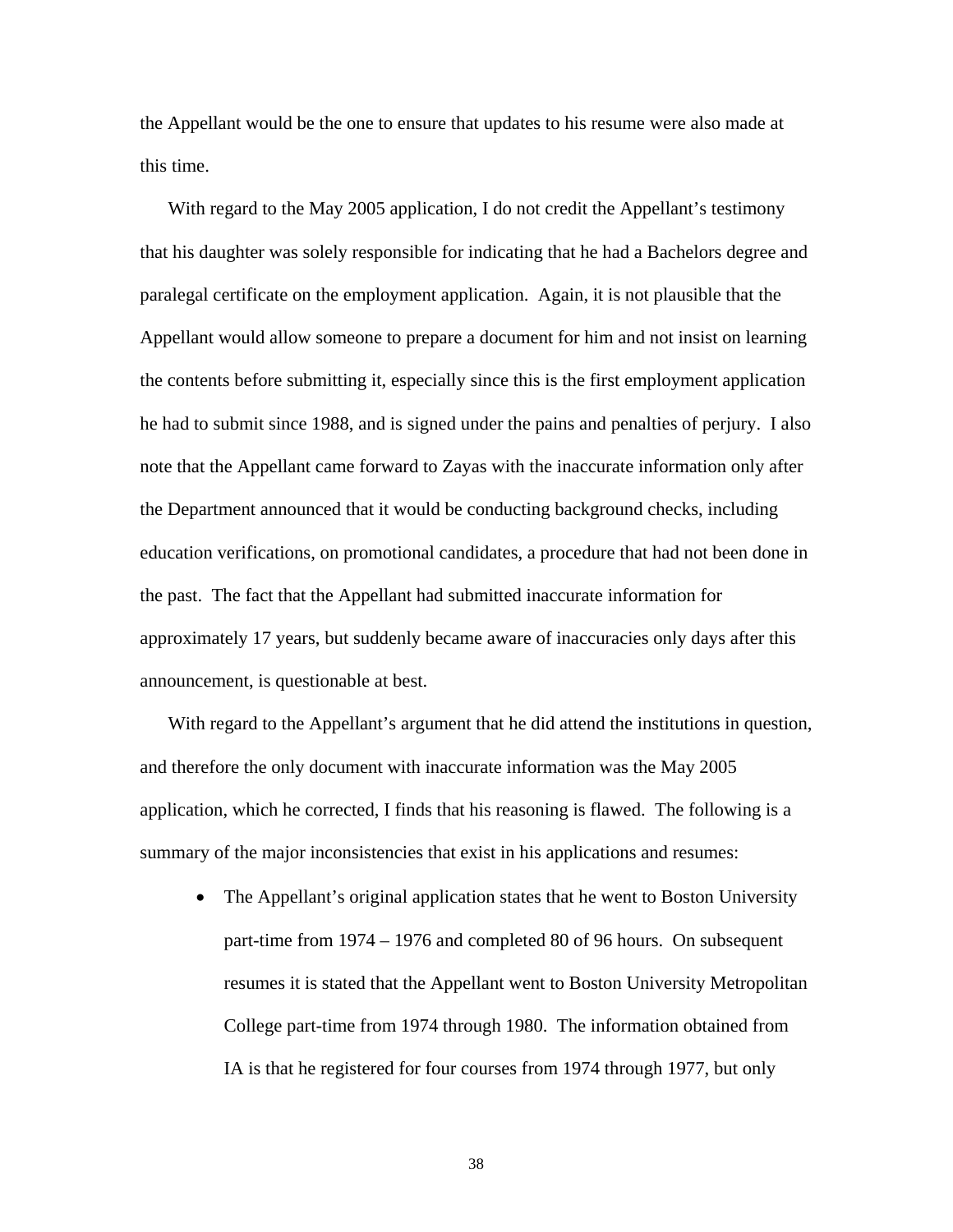received credit for one course. Therefore, none of the information he has submitted with regard to BU is accurate.

- On the Appellant's original application, it is indicated that he went to Harvard Extension School part-time from 1977 through 1980 and took seven courses. Subsequent resumes show that he went to Harvard Extension part-time from 1981 – 1982. IA contacted Harvard Extension and was told that there was no record of the Appellant having attended or graduated. The Appellant admitted that he had registered for one class, and claims he attended a couple of sessions, but had to withdraw because he was not able to obtain assistance from Massachusetts Commission for the Blind. Again, none of the information that the Appellant submitted with regard to Harvard Extension School is accurate.
- On the Appellant's original application, it is indicated that he had completed four of thirteen classes in the Bentley College paralegal program, without any dates referenced. Subsequent resumes indicate that he attended Bentley from "1985 to present" (referenced on 1988 and 1994 resumes) or 1985 - 1988. Bentley provided information to IA that the Appellant had registered for three courses from 1985 through 1986, but did not receive a final grade for any of them, and only attended one of them. Therefore, the information Appellant submitted about Bentley College has also been wholly inaccurate.

Therefore, even if I were to disregard the false information on the Appellant's May 2005 application, it is still a fact that the Appellant submitted fraudulent information in his original application and resume, and then on resumes for at least nine job postings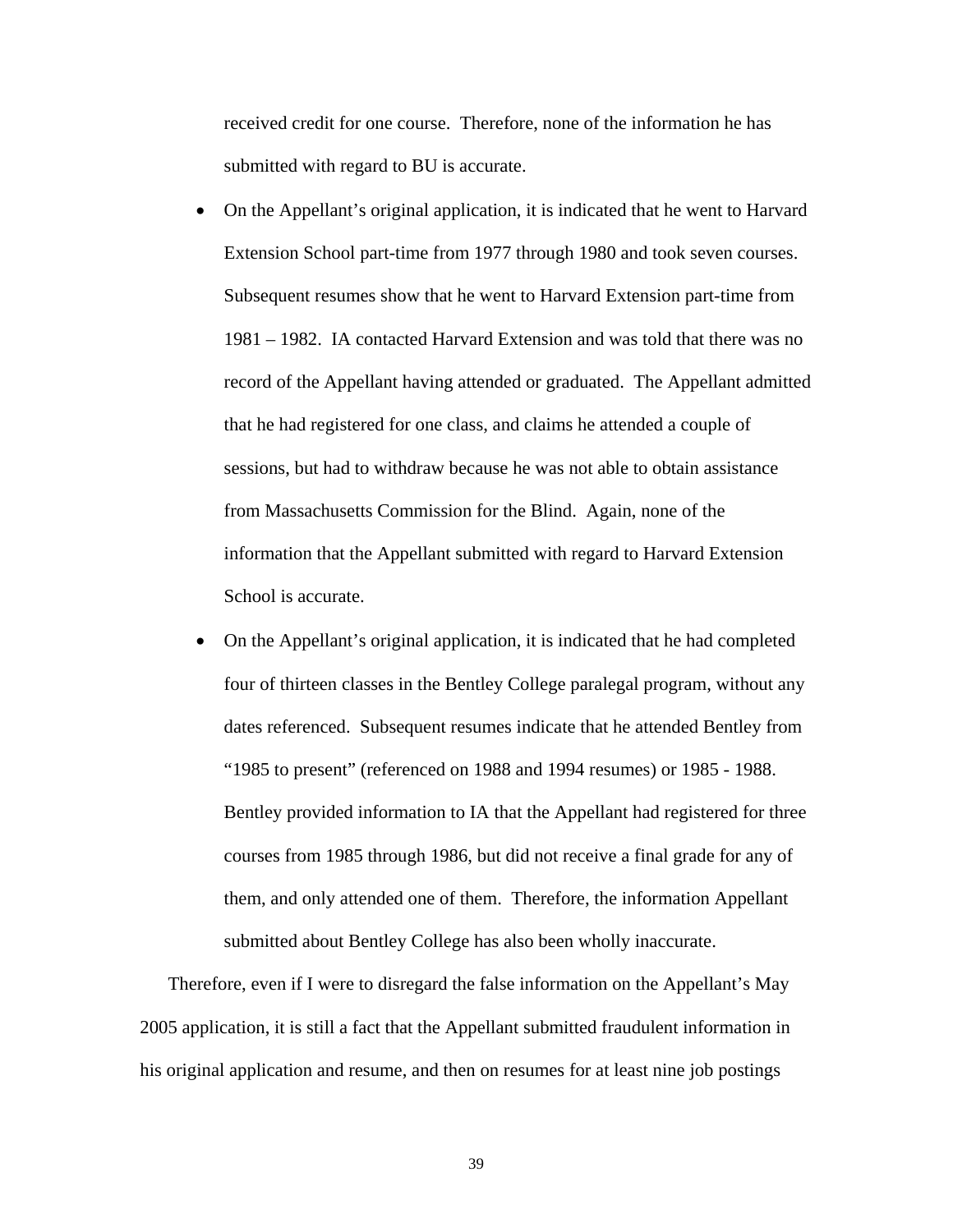between 1994 and 2001. Moreover, as explained above, I do not credit the Appellant's testimony that he was not aware of the inaccuracies on his May 2005 application. As explained by the Department, the TE III position is one which requires a high level of trust and integrity, which the Appellant has shown that he lacks. Thus, the Department was justified in its decision that the Appellant was not qualified for the position of Tax Examiner III.

The Department also included past discipline as part of its justification to the Commission that the Appellant was not qualified for the positions. The Appellant argued that only "background check" was referenced as the reason on his non-selection form, and therefore the disciplinary history cannot now be included. The non-selection form, which is required by the collective bargaining agreement, does not preclude the Department from arguing that discipline was also taken into consideration. It is not necessary for the Commission to delve any deeper into whether the discipline provided justification, as it has determined that the fraudulent resumes and applications were sufficient reasons to deem the Appellant not qualified. Also, the Appellant has claimed that he has been subject to harassing and discriminatory treatment by the Department and O'Neill, implying that the Department was biased against him and that this was the real reason for his non-selection. I find that there is no evidence to reach this conclusion.

As to all other Department civil service positions that the Department fills "provisionally" in the future, until such time as competitive examinations again become available, the Department must specify, in advance, whether the position is being posted as a provisional appointment or a provisional promotion and comply with the applicable provisions of Section 12 or Section 15 as the case may be.